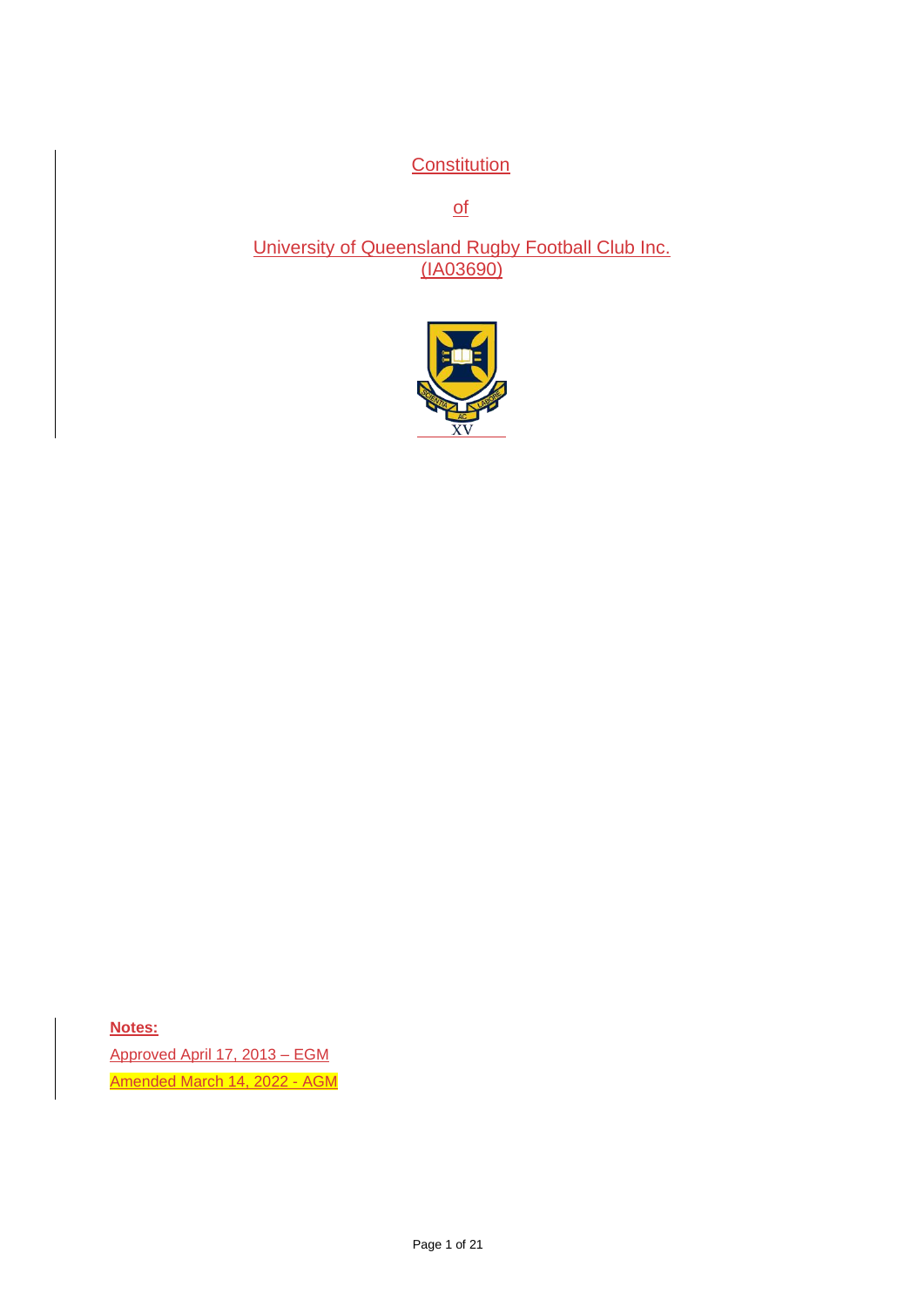## **RULES**

### 1. NAME

The name of the incorporated Association shall be the "University of Queensland Rugby Football Club Incorporated" (hereinafter referred to as "the Club").

### 2. OBJECTS

The objects for which the Club is established are:—

- (a) To promote control and foster Rugby Union Football  $\frac{1}{n}$  at  $\frac{1}{n}$  University of Queensland.
	- a. To comply with the Objects and Policies of **The University of** Queensland UQ SPORT and such other matters as are required to give effect to its Constitution
- (b) To affiliate with the Queensland Rugby Union (hereinafter referred to as "QRU").

(c) To promote Rugby Union Football at The University of Queensland.

- $(d)(c)$  To affiliate co-operate with any Uuniversity, or Ccollege, or club or other association in the State of Queensland to promote control and foster Rugby Union Football.
- $(e)(d)$  To do all such and things as are incidental or conducive to the furtherance or attainment of the foregoing objects or any of them.

## 3. POWERS

The Club has the legal capacity and powers of an individual both in and outside the jurisdiction of Queensland. The Club also has all the powers of a body corporate, includingpowers of the Club are:—

- (1) Deleted
- (1) Any powers prescribed under the Act;
- (2) To subscribe to, become a member of and co—operate with any other club or organisation, whether incorporated or not, whose objects are altogether or in part similar to those of the Club provided that the Club shall not subscribe to or support with its funds any club<del>. Club</del> or organisation which does not prohibit the distribution of its income and property among its members to an extent at least as great as that imposed on the Club under or by virtue of Rule 3933(10);
- (3) In furtherance of the objects of the Club to buy, sell and deal in all kinds of articles, commodities and provisions, both liquid and solid, for the *mMembers* of the Club or persons frequenting the Club's premises;
- (4) To purchase, take on lease or in exchange, hire and otherwise acquire any lands, buildings, plant and equipment, easements or property, real and personal, and any rights or privileges which may be requisite for the purposes of, or capable of being conveniently used in connection with, any of the objects of the Club; Provided that in case the Club shall take or hold any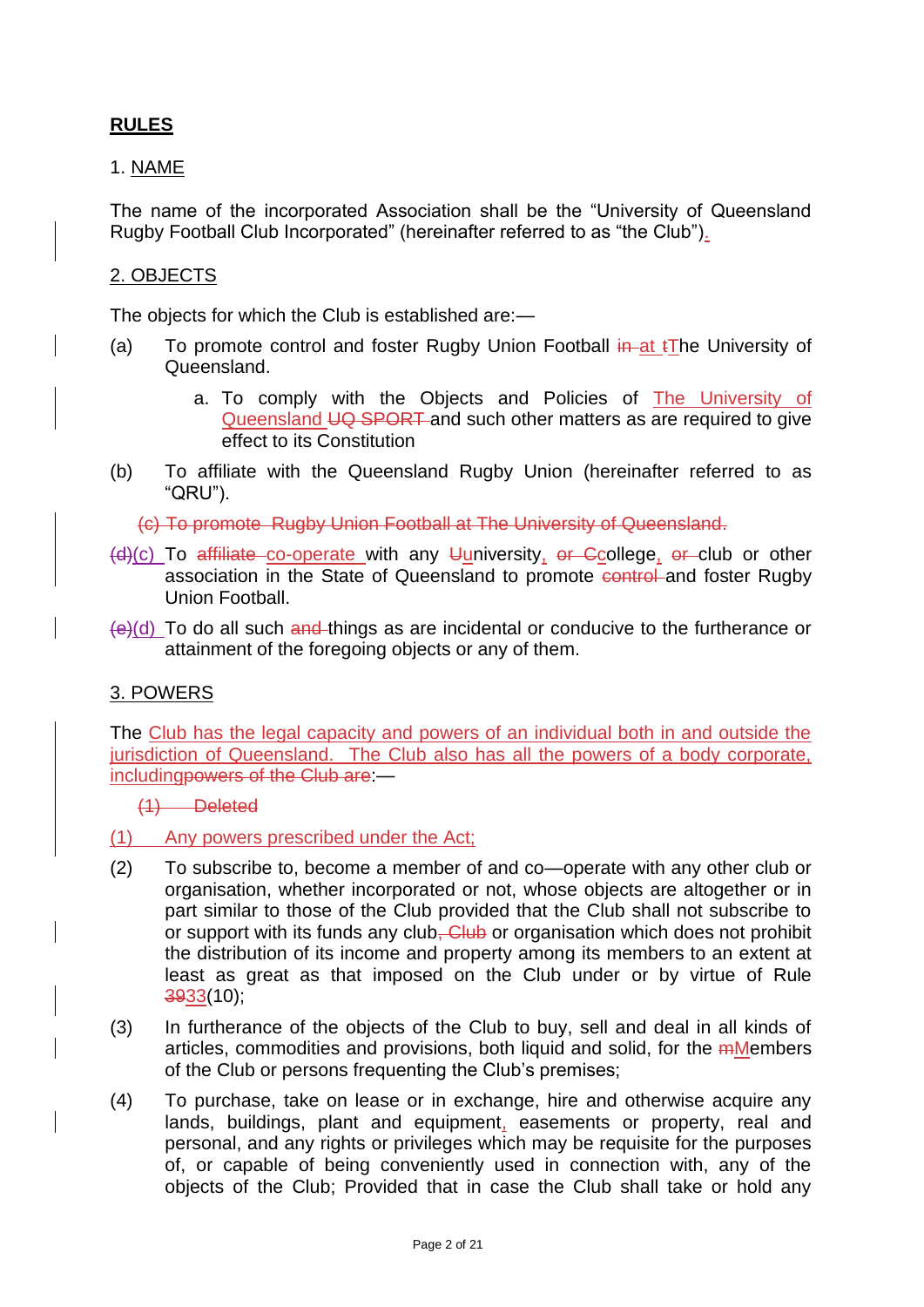property which may be subject to any trusts the Club shall only deal with the same in such manner as is allowed by law having regard to such trusts;

- (5) To enter into any arrangements with any Government or Regulatory Authority or The University of Queensland that are incidental or conducive to the attainment of the objects and the exercise of the powers of the Club; to obtain from any such Government or Authority any rights, privileges and concessions which the Club may think it desirable to obtain; and to carry out, exercise and comply with any such arrangements, rights, privileges and concessions;
- (6) To appoint, employ, remove or suspend such employees, managers, clerks, secretaries, servants, workmen, agents and other persons as may be necessary or convenient for the purposes of the Club on such terms and conditions as determined by the Club Committee, including the General Manager, all coaches and development and administration managers;
- (7) To remunerate any person or body corporate for services rendered, or to be rendered, and whether by way of brokerage or otherwise in placing or assisting to place or guaranteeing the placing of any unsecured notes, debentures or other securities of the incorporated Club, or in or about the incorporated Club or promotion of the incorporated Club or in the furtherance of its objects;
- (8) To construct, improve, maintain, develop, work, manage, carry out, alter or control any houses, buildings, grounds, works or conveniences which may seem calculated directly or indirectly to advance the Club's interests, and to contribute to, subsidise or otherwise assist and take part in the construction, improvement, maintenance, development, working, management, carrying out, alteration or control thereof;
- (9) To invest and deal with the money of the Club not immediately required in such manner as may from time to time be thought fit subject to law;-
- (10) To take, or otherwise acquire, and hold shares, debentures or other securities of any company or body corporate;
- (11) In furtherance of the objects of the Club to lend and advance money or give credit to any person or body corporate; to guarantee and give guarantees or indemnities for the payment of money or the performance of contracts or obligations by any person or body corporate, and otherwise to assist any person or body corporate;
- (12) To borrow or raise money either alone or jointly with any other person or legal entity in such manner as may be thought proper and whether upon fluctuating advance account or overdraft or otherwise to represent or secure any moneys and further advances borrowed or to be borrowed alone or with others as aforesaid by notes secured or unsecured, debentures or debenture stock perpetual or otherwise, or by mortgage, charge, lien or other security upon the whole or any part of the incorporated Club's property or assets present or future and to purchase, redeem or pay—off any such securities;
- (13) To draw, make, accept, endorse, discount, execute and issue promissory notes, bills of exchange, bills of lading and other negotiable or transferable instruments;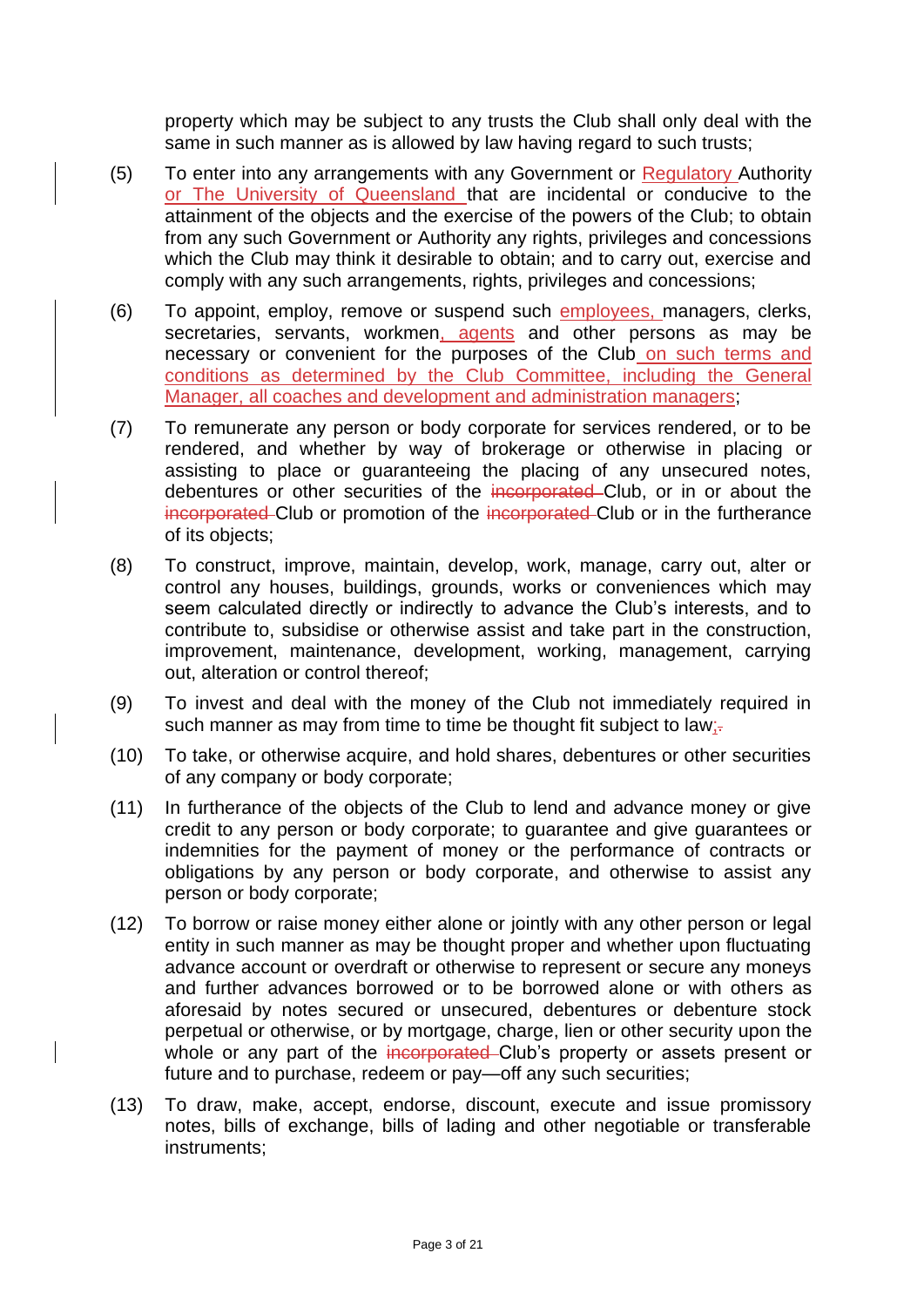- (14) In furtherance of the objects of the Club to sell, improve, manage, develop, exchange, lease, dispose of, turn to account or otherwise deal with all or any part of the property and rights of the Club:
- (15) To take or hold mortgages, liens or charges, to secure payment of the purchase price, or any unpaid balance of the purchase price, of any part of the Club's property of whatsoever kind sold by the Club, or any money due to the Club from purchasers and others;
- (16) To take any gift of property whether subject to any trust, for any one or more of the objects of the Clubs but subject always to the proviso in sub—rule  $3(4)$ ;
- (17) To take such steps by personal or written appeals, public meetings or otherwise, as may from time to time be deemed expedient for the purpose of procuring contributions to the funds of the Club, in the shape of donations, annual subscriptions or otherwise;
- (18) To print and/or publish any newspapers, periodicals, books or leaflets that the Club may think desirable for the promotion of its objects in any form or format determined by the Club Committee;
- (19) In furtherance of the objects of the Club to amalgamate or merge with any one or more incorporated Cclubs or organisation having objects altogether or in part similar to those of the Club and which shall prohibit the distribution of its or their income and property among its or their members to an extent at least as great as that imposed upon the Club under or by virtue of Rule 3933(10)-;
- (20) In furtherance of the objects of the Club to purchase or otherwise acquire and undertake all or any part of the property, assets, liabilities and engagements of any one or more of the incorporated Cclubs with which the Club is authorised to amalgamate or merge;
- (21) In furtherance of the objects of the Club to transfer all or any part of the property, assets, liabilities and engagements of the Club to any one or more of the incorporated Cclubs with which the Club is authorised to amalgamate or merge;
- (22) To make donations for patriotic, charitable or community purposes; and
- (23) To transact any lawful business in aid of the Commonwealth of Australia in the prosecution of any war in which the Commonwealth of Australia is engaged;
- $(24)(23)$  To do all such other things as are incidental or conducive to the attainment of the objects and the exercise of the powers of the Club.
- (25) Unless otherwise decided by the Club Committee, the Chief Executive Officer of the Club shall be the Secretary of the Club

### 4. CLASSES OF MEMBERS

- (1) The membership of the Club shall consist of natural persons or corporations and shall be divided into any of the following classes:—
	- (a) Ordinary mMembers;
	- (b) Foundation  $m$ Members;
	- (c) Life mMembers;
	- (d) Such other classes of voting or non-voting <del>m</del>Members as the Club Committee shall from time to time decide.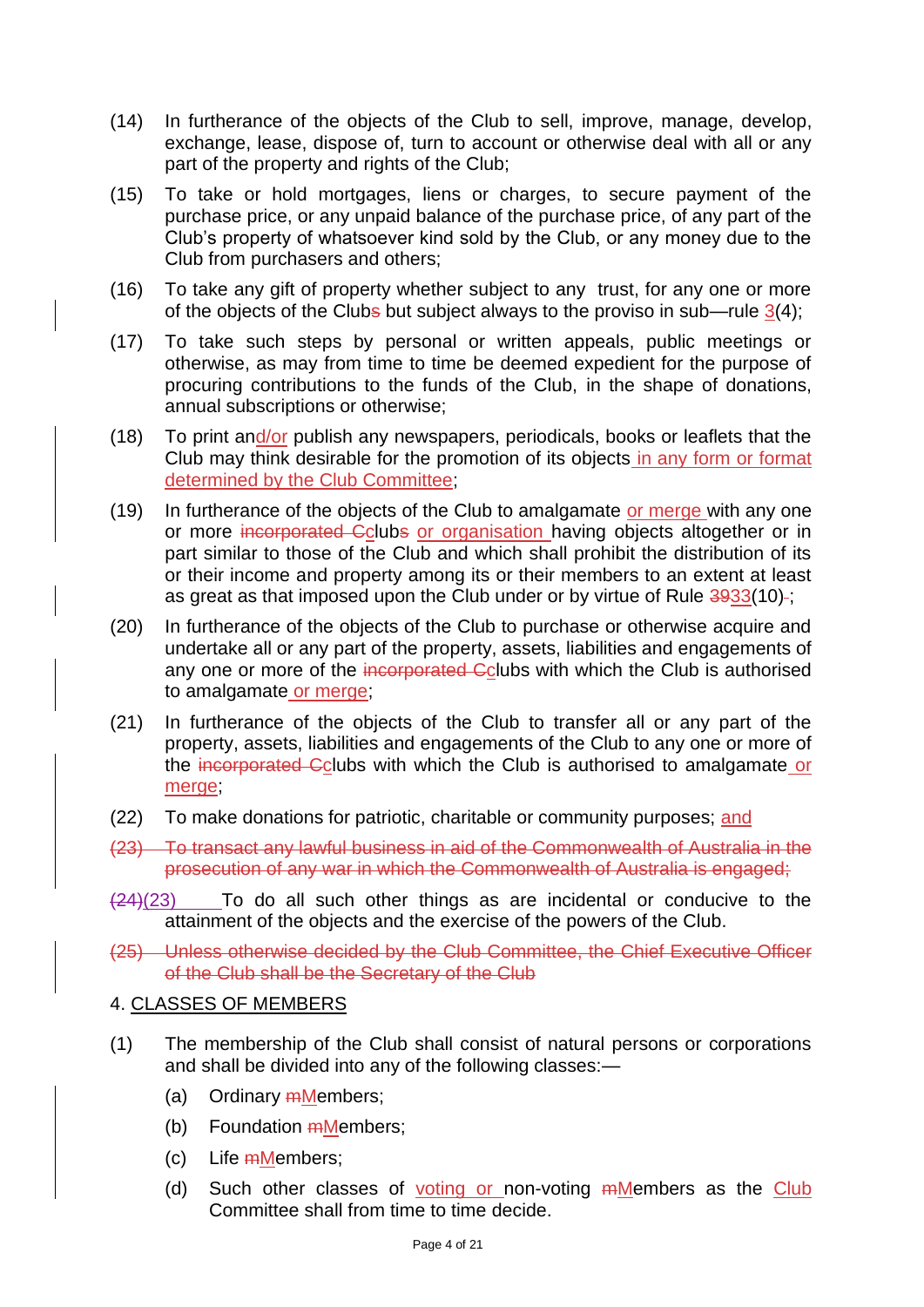- (1a) For the purposes of this Rule, "**UQ Qualified Person**" meansis:
	- i. a person who is currently an enrolled student of The University of Queensland; or
	- ii. a person who is currently an academic or general staff member of The University of Queensland; or
	- iii. a person awarded a degree or diploma by The University of Queensland.
- (2) **Ordinary mMembers** shall be at any time those people who have reached 18 years of age and who:
	- are registered Club players in the relevant year (which registration shall continue until the next Annual General Meeting), or
	- have previously been registered as a Club player in any prior year and whose membership has not been terminated in any year for any reason whatsoever; or
	- have paid (in full) the annual membership fee as set by the Club Committee from time to time, or
	- are a UQ Qualified Person, or
	- have been nominated to be elected to the Club Committee of the Club in that year (provided that membership ceases if they are not elected)."
- (3) **Foundation mMembers** shall be at any time those people who have reached 18 years of age and who:
	- contributed to the costs of the erection of the clubhouse and are listed as Foundation Members on the notice Bboards on the Clubhouse wall or the Club's website and who are UQ Qualified persons, or
	- have given \$1,000 or more to the University of Queensland Rugby Union Foundation Trust.
- (4) **Life Members** shall be those persons considered to have made a long, valuable and special contribution to the Club and/or the sport of rugby union in Queensland, as determined by the Club Committee from time to time.
- (5) There shall be no limit to the number of Ordinary or Foundation or Life or voting or non-voting mMembers PROVIDED THAT at least 60% a majority of the mMembers at any time are UQ Qualified Persons.
- (6) (a) All Ordinary, Life and Foundation  $m$ Members shall have equal voting rights but a person shall have only one vote.
	- (b) The mMembers at any general meeting upon the recommendation of the Club Committee may appoint a Patron of the Club.

## 5. MEMBERSHIP

## (1) Deleted

 $\frac{2}{1}$  Every applicantion for any class of membership of the Club shall be in such form or manner as the Club Committee from time to time prescribes; acceptance shall be indicated by the name of the mMember being entered in the Club's Register of Members.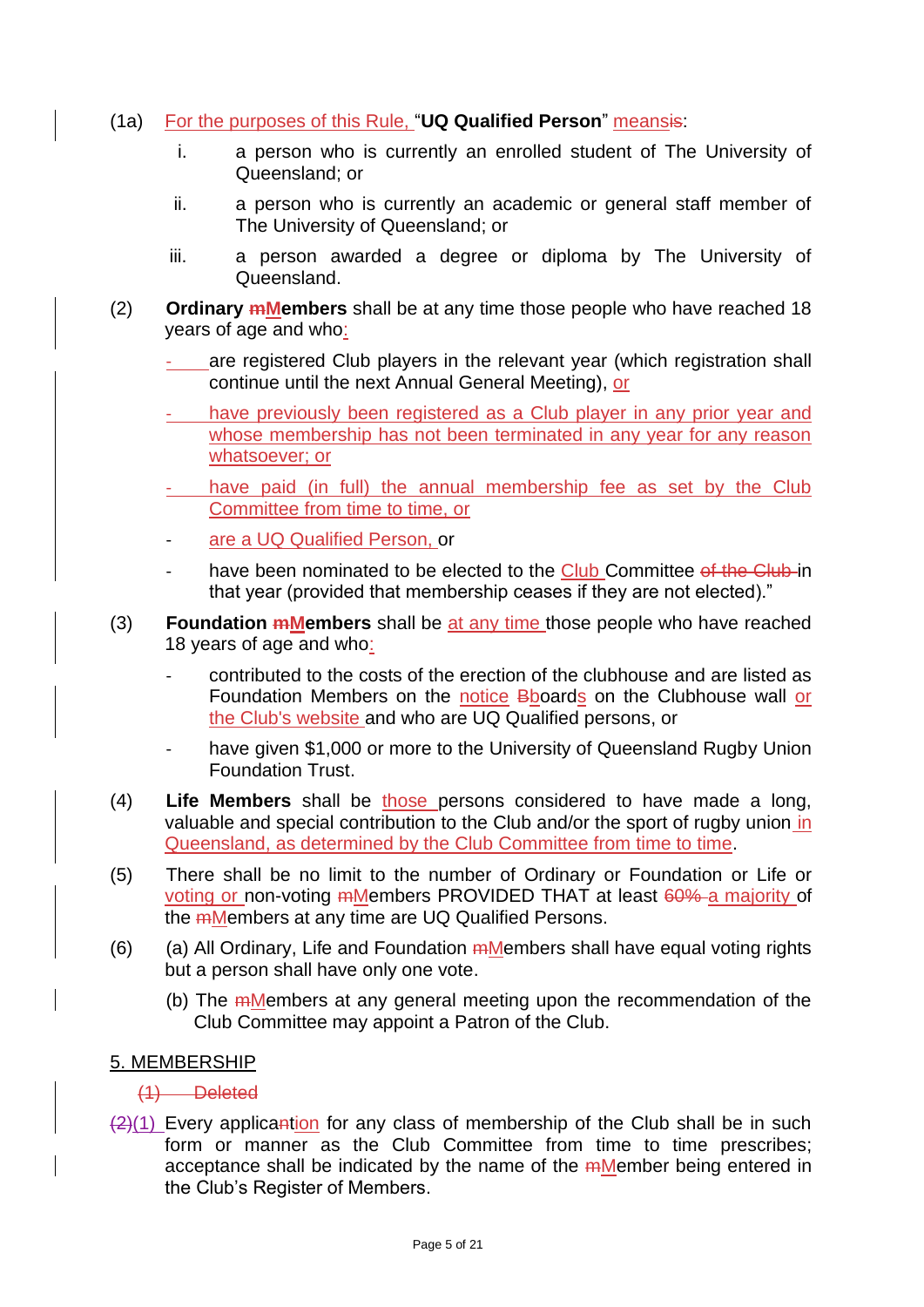$\frac{3(2)}{2}$  A mMember, being a corporation, shall forthwith upon being informed of its acceptance to membership notify the General Manager Chief Executive Officer in writing of its nominee who shall until subsequently replaced by further notice to the General ManagerChief Executive Officer be entitled to attend and vote on behalf of that corporation at general meetings, and be eligible for election to the Club Committee.

### 6. MEMBERSHIP FEES

(1) The membership fees or other fees or levies for each class of membership (other than Foundation and Life mMembers for which there will be no charge) shall be such sum as the Club Committee shall from time to time determine.

### (2) Deleted

### 7. ADMISSION AND REJECTION OF MEMBERS

- (1) At the next meeting of the Club Committee after the receipt of any application and the fee applicable for any class of membership, such application shall be considered by the Club Committee, who shall thereupon determine upon the admission or rejection of the applicant.
- (2) Any applicant who receives a majority of the votes of the members of the Club Committee present at the meeting at which such application is being considered shall be accepted as a mMember to the class of membership applied for.
- (3) Upon the rejection of an application for any class of membership the General ManagerChief Executive Officer shall forthwith give the applicant notice in writing of such rejection.

### 8. TERMINATION OF MEMBERSHIP

- (1) A  *Member may resign from the Club at any time by giving notice in writing to* the General ManagerChief Executive Officer. Such resignation shall take effect at the time such notice is received by the General ManagerChief Executive Officer unless a later date is specified in the notice when it shall take effect on that later date.
- (2) If a  $m$ Member:
	- i. is convicted of an indictable offence or a summary offence which results in imprisonment; or
	- ii. fails to comply with any of the provisions of these Rules; or
	- iii. has membership fees or any other fees or levies in arrears for a period of two months or more; or
	- iv. conducts himself or herself in a manner considered to be injurious or prejudicial to the reputation, character or interests of the Club,

the Club Committee shall consider whether his or her membership shall be terminated.

(3) The  *Member concerned shall be given a full and fair opportunity of* presenting his or her case and if the Club Committee resolves to terminate his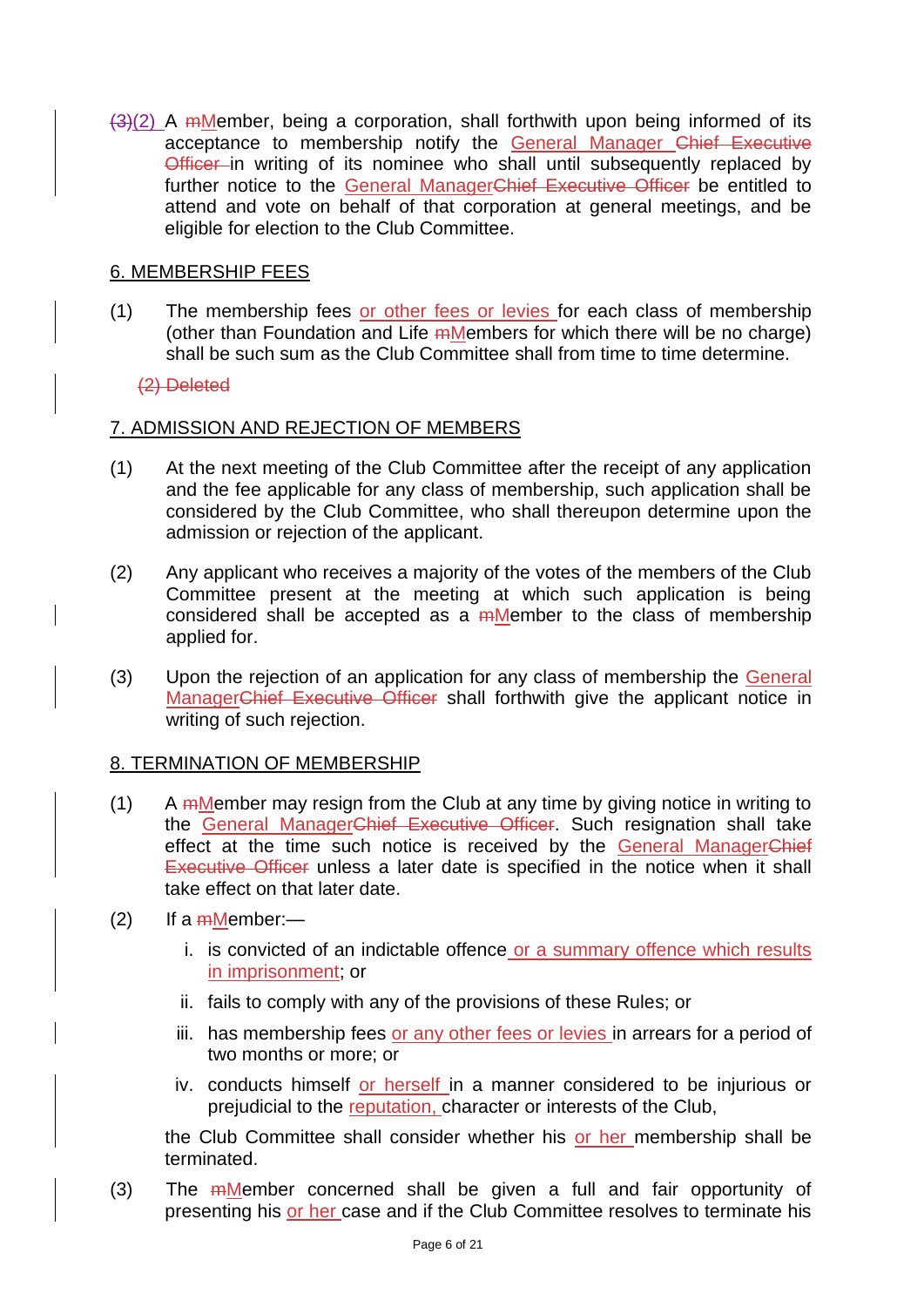or her membership it shall instruct the General ManagerChief Executive Officer to advise the mMember in writing accordingly.

### 9. APPEAL AGAINST REJECTION OR TERMINATION OF MEMBERSHIP

- (1) A person or corporation whose application for membership has been rejected or whose membership has been terminated may within one month of receiving written notification thereof, lodge with the General ManagerChief Executive Officer written notice of his intention to appeal against the decision of the Club Committee.
- (2) Upon receipt of a notification of intention to appeal against rejection or termination of membership the General ManagerChief Executive Officer shall convene, within three months of the date of receipt by him of such notice, a general meeting to determine the appeal. At any such meeting the applicant shall be given the opportunity to fully present his case and the Club Committee or those members thereof who rejected the application for membership or terminated the membership subsequently shall likewise have the opportunity of presenting its or their case. The appeal shall be determined by the vote of the mMembers present (in person or by proxy) at such meeting.
- (3) Where a person or corporation whose application is rejected, does not appeal against the decision of the Club Committee within the time prescribed by these Rules or so appeals but the appeal is unsuccessful, the General ManagerChief Executive Officer shall forthwith refund the amount of any membership fee paid.

### 10. REGISTER OF MEMBERS

(1) The Club Committee shall cause a Register of Members to be kept in which shall be entered the names and residential or email or cellphone addresses of all persons admitted to membership of the Club in any year.

### (2) deleted

 $\frac{1}{3}(2)$  The Register of Members shall be open for inspection at all reasonable times by any <del>m</del>Member who previously applies to the General ManagerChief Executive Officer in writing for such inspection.

### 11. MEMBERSHIP OF CLUB COMMITTEE

- (1)
- (a) For the purposes of this Rule, Aa "UQ Qualified Person" is:
	- i. a person who is currently an enrolled student of The University of Queensland; or
	- ii. a person who is currently an academic or general staff member of The University of Queensland; or
	- iii. a person awarded a degree or diploma by The University of Queensland.

At all times more than 50% of the mMembers of the Club Committee shall be UQ Qualified Persons.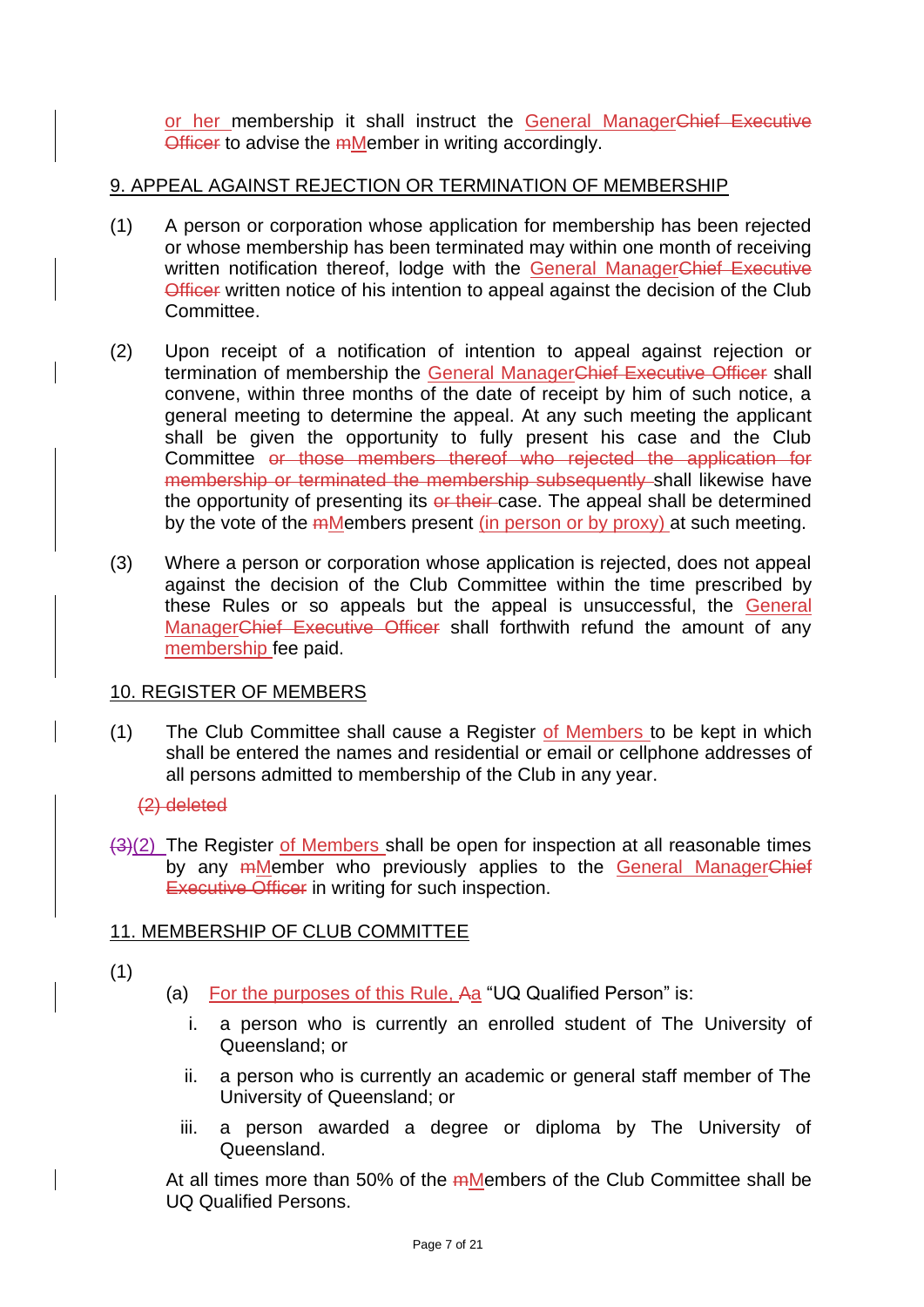- (b) The affairs of the Club shall be under the management of a Club Committee comprising:
	- General ManagerChief Executive Officer,
	- 1 non-elected nominee of the University of Queensland Rugby Union Foundation Trust who is a UQ Qualified Person,

• 1 non-elected nominee of Representative of UQ Sport who is a UQ Qualified Person..

Plus the following individuals people-elected annually by the mMembers of the Club at the Annual General Meeting:,

- President.
- Deputy President,
- Secretary
- Honorary Treasurer,
- At least five (5) and up to ten (10) Committee members.
- If there are more than 10 applicants, the Annual General mMeeting (or a subsequent special annual general meeting) may add further members to the Club eCommittee

The Premier Grade coach and Club Captain shall be an ex officio member of the Club Committee but shall not vote at any meeting of the Club Committee.

The said Club Committee members shall hold office until the next Annual General-Meeting.

- (c) Both in nominating a person to fill one the above positions and in electing an individual person to the relevant position, regard shall be had to the Clause Rule 11(1)(a) requirement and to the expertise and available time of that person to help in one or more of the following areas:
	- the objects of the Club
	- Current Pplayers matters
	- Current coach matters
	- Match day/ Club socials work
	- Business development/Sponsorship
	- Academy Chairmanship
	- QRU and ARU relationship work
	- The University of Queensland relationship work
	- Information technology and data base work
	- Alumni relationship building
	- Player mentoring
	- Clause Rule  $11(1)(aA)$  requirement
- (2) Nomination for the said elected positions shall be in writing and signed by two  $(2)$  mMembers of the Club and by the Nominee; the said nominations shall be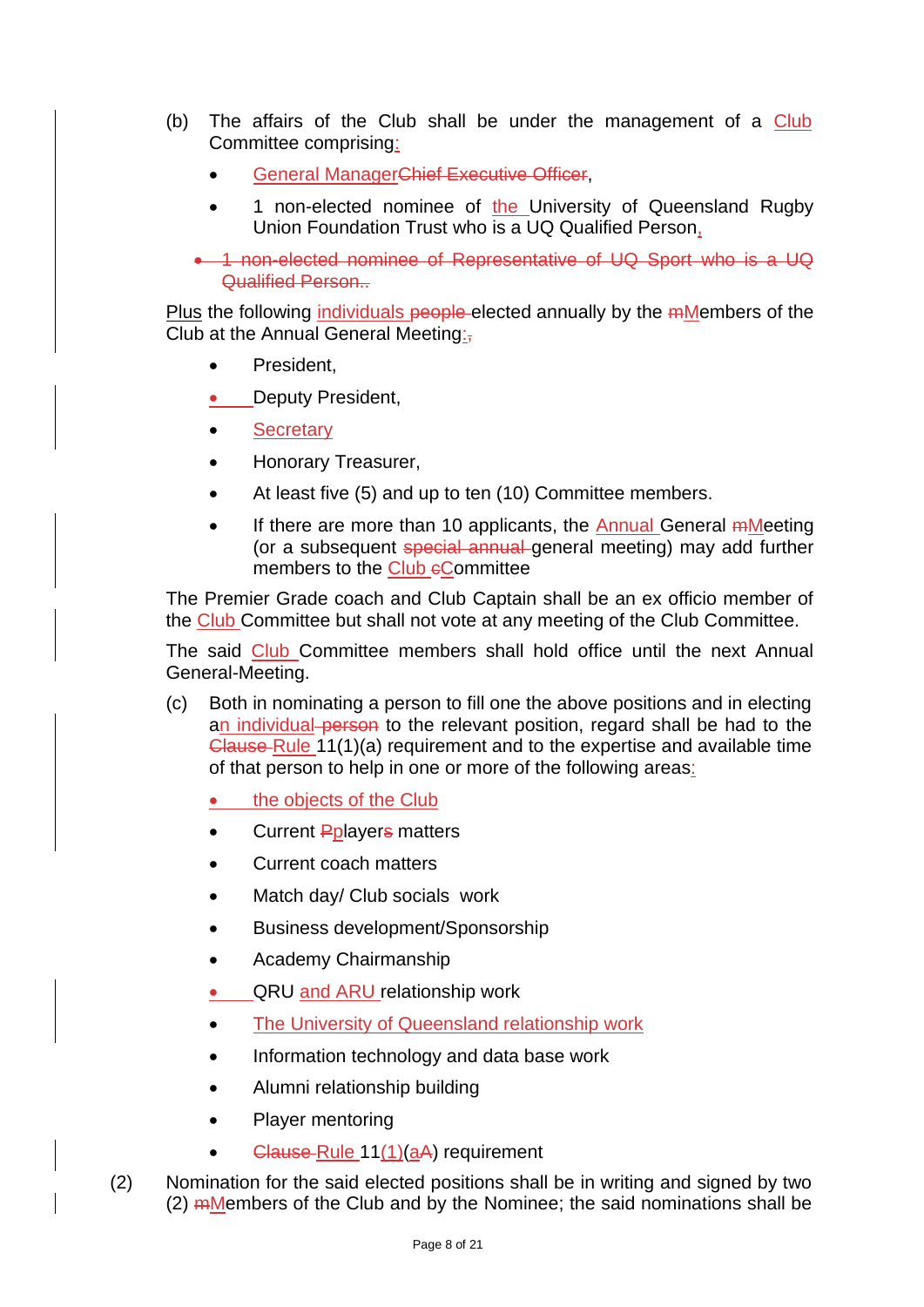delivered to the General ManagerChief Executive Officer of the Club at least two (2) days before the Annual General Meeting. In the event of insufficient nominations being received by the General ManagerChief Executive Officer then the Chairman shall call for verbal nominations from the floor of the Annual General Meeting. The President is to preside at all meetings of the Club Committee. At all such meetings six (6) members shall constitute a quorum. At all such meetings a majority of votes of the members present shall carry any motion.

- (3) Such a verbal nomination shall be treated as a nomination for a casual vacancy and dealt with in accordance with Rule 12.
- (34) Any member of the Club Committee may resign from membership of the Club Committee at any time by giving notice in writing to the General ManagerChief Executive Officer but such resignation shall take effect at the time such notice is received by the General ManagerChief Executive Officer unless a later date is specified in the notice when it shall take effect on that later date. Any Club Committee member may be removed from office at a General Meeting of the Club where that member shall be given the opportunity to fully present his case. The question of removal shall be determined by the majority vote of the mMembers present at such a General Meeting.
- (45) The Club Committee shall meet no less than every 32 months to attend to the affairs of the Club.
- (6) Unless otherwise elected by Members at an Annual General Meeting in accordance with Rule 11, the General Manager of the Club shall be the Secretary of the Club.

## 12. VACANCIES ON CLUB COMMITTEE

- (1) The Club Committee shall have power at any time to appoint any  $m$ Member of the Club to fill any casual vacancy on the Club Committee until the next annual general meeting.
- (2) The continuing members of the Club Committee may act notwithstanding any casual vacancy in the Club Committee, but if and so long as their number is reduced below the number fixed by or pursuant to these Rules as the necessary quorum of the Club Committee the continuing member or members may act for the purpose of increasing the number of members of the Club Committee to that number or of summoning a general meeting of the Club, but for no other purpose.

### 13. FUNCTIONS OF THE CLUB COMMITTEE

- (1) Except as otherwise provided by these Rules and subject to resolutions of the Mmembers of the Club carried at any general meeting, the Club Committee:—
	- (a) shall have the general control and management of the administration of the affairs, property and funds of the Club; and
	- (b) shall have authority to interpret the meaning of these Rules and any matter relating to the Club on which these Rules are silent-; and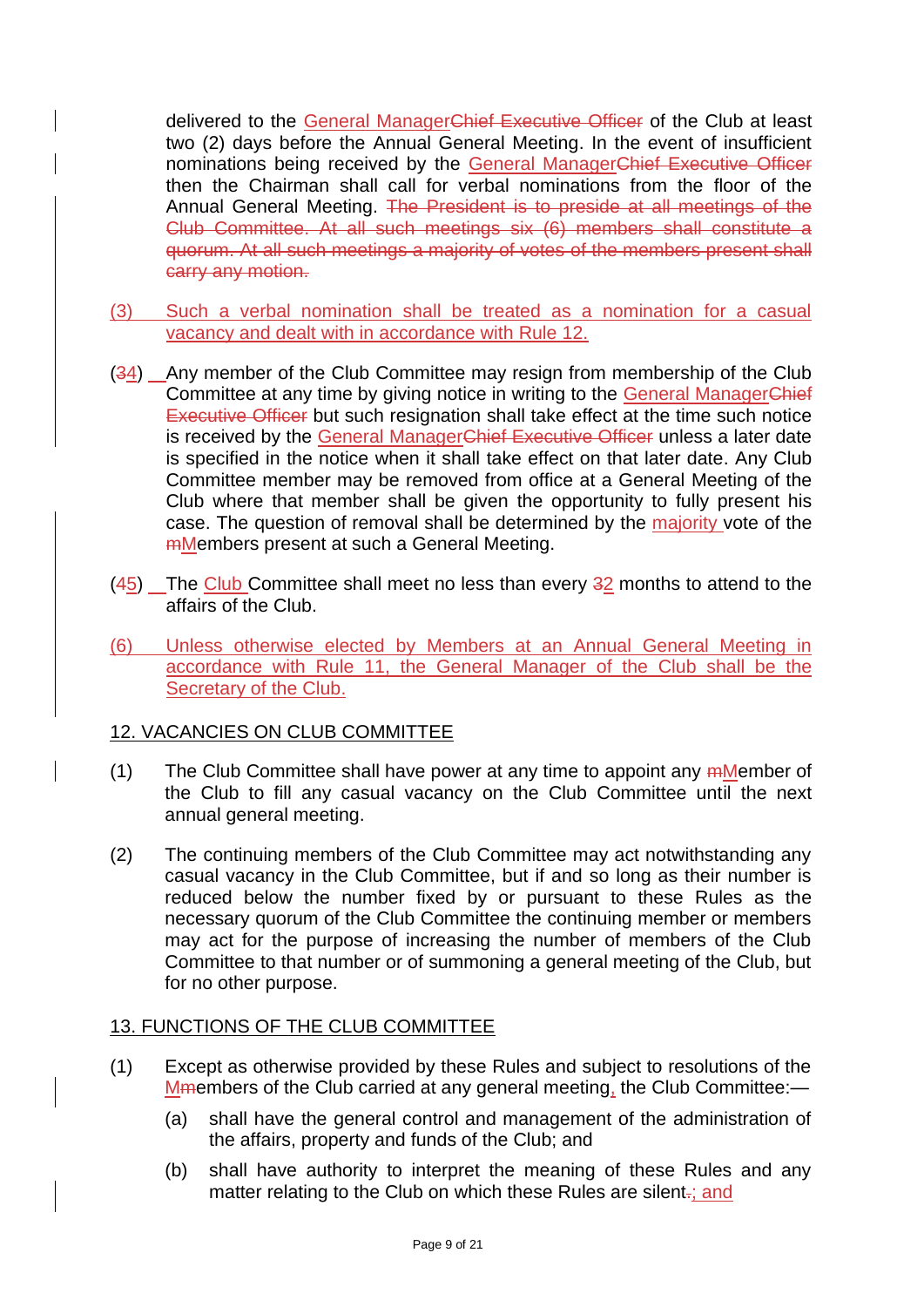- (c) shall have the authority to formulate and interpret the selection policy of the Club and any other policy of the Club.
- (2) The Club Committee may exercise all the powers of the Club as set out in Rule 3 and the Act.:
	- (a) to borrow or raise or secure the payment of money in such manner as the members of the Club may think fit and secure the same or the payment or performance of any debt, liability, contract, guarantee or other engagement incurred or to be entered into by the Club in any way and in particular by the issue of debentures, perpetual or otherwise, charged upon all or any of the Club's property, both present and future, and to purchase, redeem or pay off any such securities;
	- (b) to borrow money from members at a rate of interest riot exceeding interest at the rate for the time being charged by bankers in Brisbane for overdrawn accounts on money lent, whether the term of the loan be short or long, and to mortgage or charge its property or any part thereof and to issue debentures and other securities, whether outright or as security for any debt, liability or obligation of the Club, and to provide and pay off any such securities; and
	- (c) to invest in such manner as the members of the Club may from time to time determine.

### 14. SUB COMMITTEES AND DELEGATES

The Club Committee may from time to time appoint from among its members and mMembers or supporters of the Club such Sub-Committees as may be deemed expedient to perform such duties and carry out such acts as determined by the Club Committee including, in the case of the General ManagerChief Executive Officer or members of the Club Committee, a Sub-Committee of one. Such Sub-Committees shall report their proceedings to the Club Committee as and when required by the Club Committee.

The Club Committee may delegate any of its powers to a Sub-Committee, a Club Committee member, an employee of the Club or any other person. A delegation of those powers may be made for any period and on any terms (including the power to further delegate) as the Club Committee resolves. The Club Committee may revoke or vary any power so delegated.

A Sub-Committee or delegate must exercise the powers delegated in accordance with any directions of the Club Committee.

Subject to the terms of appointment or reference of a Sub-Committee, Rules 15, 16 and 17 apply with the necessary changes to meetings and resolutions of a Sub-Committee.

### 15. MEETINGS OF CLUB COMMITTEE

- (1) The Club Committee shall meet at least once every three two calendar months to exercise its responsibilities as referred to in these R<sub>FU</sub>les.
- (2) A special meeting of the Club Committee shall be convened in such manner as is decided by the Cub Committee but otherwise by the President or General ManagerChief Executive Officer on the requisition in writing signed by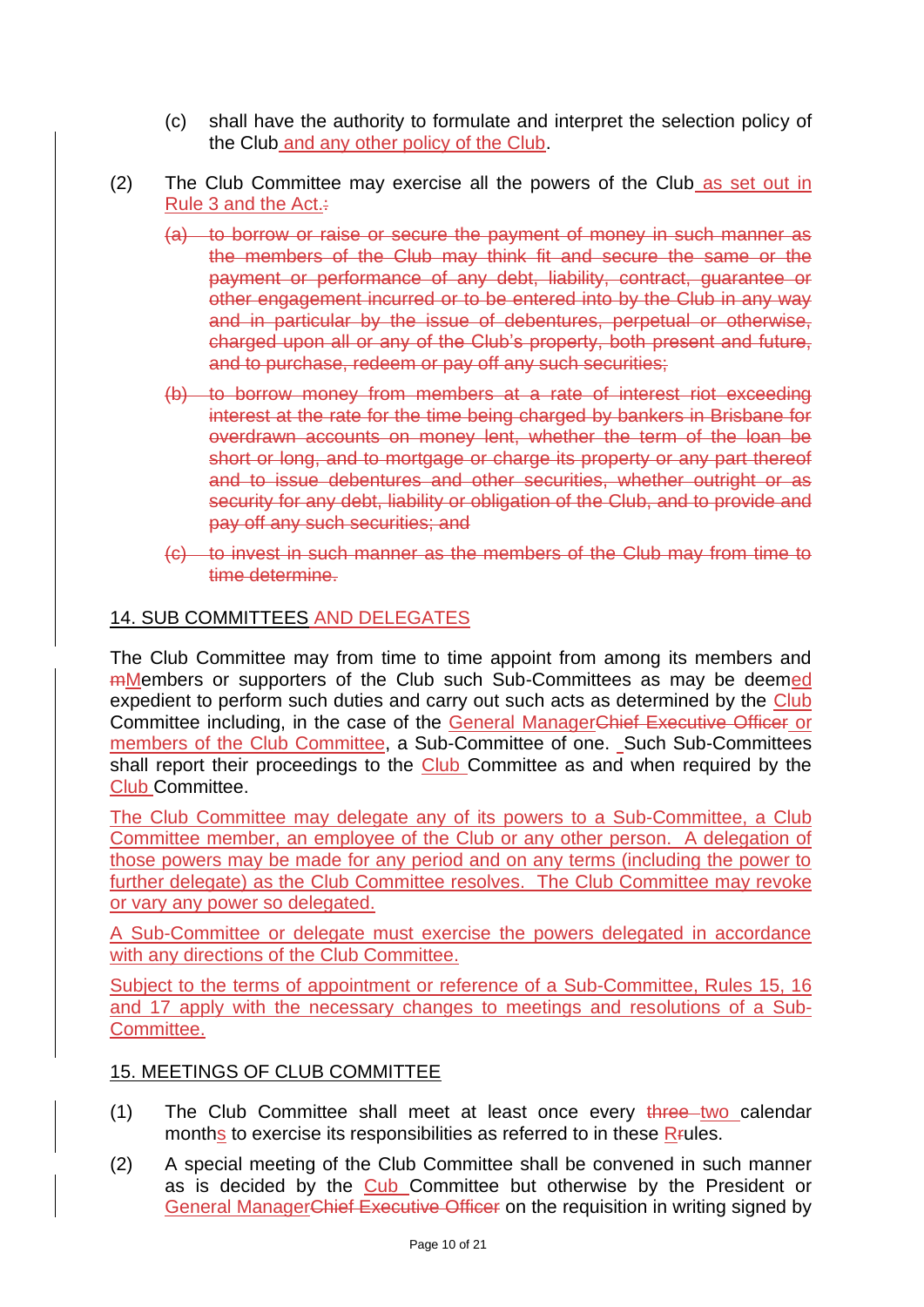not less than one—third of the members of the Club Committee, which requisition shall clearly state the reasons why such special meeting is being convened and the nature of the business to be transacted thereat.

- (3) At every meeting of the Club Committee a simple majority of a number equal to the number of members elected and/or appointed to the Club Committee as at the close of the last general meeting of the mMembers, shall constitute a quorum.
- (4) Subject as previously provided in this  $R$  *Fule*, the Club Committee may meet together and regulate its proceedings as it thinks fit: Provided that questions or resolutions arising at any meeting of the Club Committee shall be decided by a majority of votes and, in the case of equality of votes, the Chairman shall have a casting vote.
- (5) A member of the Club Committee shall not vote in respect of any contract or proposed contract with the Club in which he or she is interested, or any matter arising there out, and if he or she does so vote his or her vote shall not be counted.
- (6) Not less than seven (7) days notice shall be given by the President or General ManagerChief Executive Officer to members of the Club Committee of any special meeting of the Club Committee. Such notice shall clearly state the nature of the business to be discussed thereat.
- (7) The President shall preside as Chairman at every meeting of the Club Committee, or if there is no President, or if at any meeting he is not present within ten twenty minutes after the time appointed for holding the meeting, the Deputy President or if the Deputy President is not present at the meeting then the members of the Club Committee may choose one of their number to be Chairman of the meeting.
- (8) If within half an hour from the time appointed for the commencement of a Club Committee meeting a quorum is not present, the meeting, if convened upon the requisition of members of the Club Committee, shall lapse. In any other case it shall stand adjourned to the same day in the next week at the same time and place, or to such other day and at such other time and place as the Club Committee may determine, and if at the adjourned meeting a quorum is not present within half an hour from the time appointed for the meeting, the meeting shall lapse.

## 16. MEETINGS OF A SUB-COMMITTEE

- (1) The Club Committee may delegate any of its powers to a sub—committee in accordance with Rule 14. consisting of such members or member of the Club as the Club Committee thinks fit. Any sub—committee so formed shall in the exercise of the powers so delegated conform to any regulations that may be imposed on it by the Club Committee.
- $(2)$  A sub-committee may elect a Cochairman of its meetings. If no such Cchairman is elected, or if at any meeting the Cchairman is not present within tentwenty minutes after the time appointed for holding the meeting, the members present may choose one of their number to be Cchairman of the meeting.
- (3) A sub—committee may meet and adjourn as it thinks proper. Questions and resolutions arising at any meeting shall be determined by a majority of votes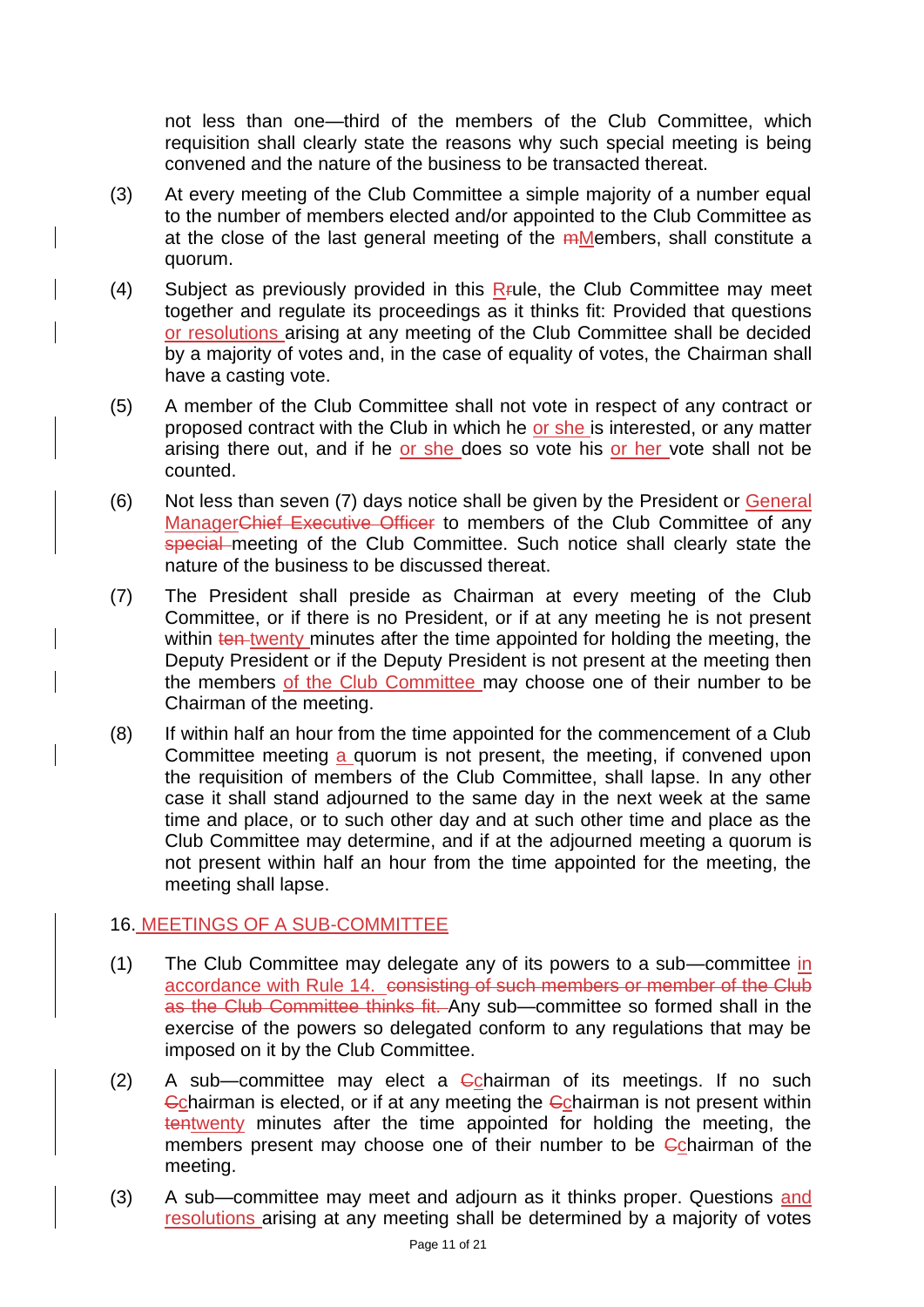of the members present and, in the case of an equality of votes, the question shall be deemed to be decided in the negative.

17. All acts done by any meeting of the Club Committee or of a sub—committee or by any person acting as a member of the Club Committee shall, notwithstanding that it is afterwards discovered that there was some defect in the appointment of any such member of the Club Committee or person acting as aforesaid, or that the members of the Club Committee or any of them were disqualified, be as valid as if every such person had been duly appointed and was qualified to be a member of the Club Committee.

18. A resolution in writing signed by all the members of the Club Committee for the time being entitled to receive notice of a meeting of the Club Committee shall be as valid and effectual as if it had been passed at a meeting of the Club Committee duly convened and held. Any such resolution may consist of several documents in like form, each signed by one or more members of the Club Committee.

### 19. ATTORNEY OR AGENT

- (1) The Club Committee may appoint any person to be attorney or agent of the Club for any purpose, for any period and on any terms as the Club Committee resolves. Subject to the terms of appointment of an attorney or agent of the Club, the Club Committee may revoke or vary that appointment at any time, with or without cause.
- (2) The Club Committee may delegate any of their powers (including the power to delegate) to an attorney or agent. The Club Committee may revoke or vary any power delegated to an attorney or agent.

## 1920. ANNUAL GENERAL OR GENERAL MEETINGS

The Annual General *mMeeting* of the Club shall be held not later than the end of March. The Annual General Meeting and any Extraordinary General Meeting shall be called by displaying a notice thereof-on the notice board of UQ Sport (if any), on the Club website and on the Club notice board at least fourteen (14) days prior to such General Meeting. Such notice shall state the time and place of the Annual General Meeting. The President shall occupy the Chair for any General Meeting.

The business to be transacted at the Annual General Meeting shall be:

- (a)  $\overline{F}$  Tto confirm the minutes of the previous Annual General Meeting and of any **Extraordinary** General Meeting held during that year;
- (b) the receiving of the Club Committee's report and the statement of income and expenditure, assets, and liabilities and mortgages, and charges and securities affecting the property of the Club for the preceding financial year;
- (c) the receiving of the auditor's report upon the books and accounts for the preceding financial year;
- (d) the election of members of the Club Committee;
- (e) the appointment of an auditor; and
- (f) to transact any business of which due notice has been given.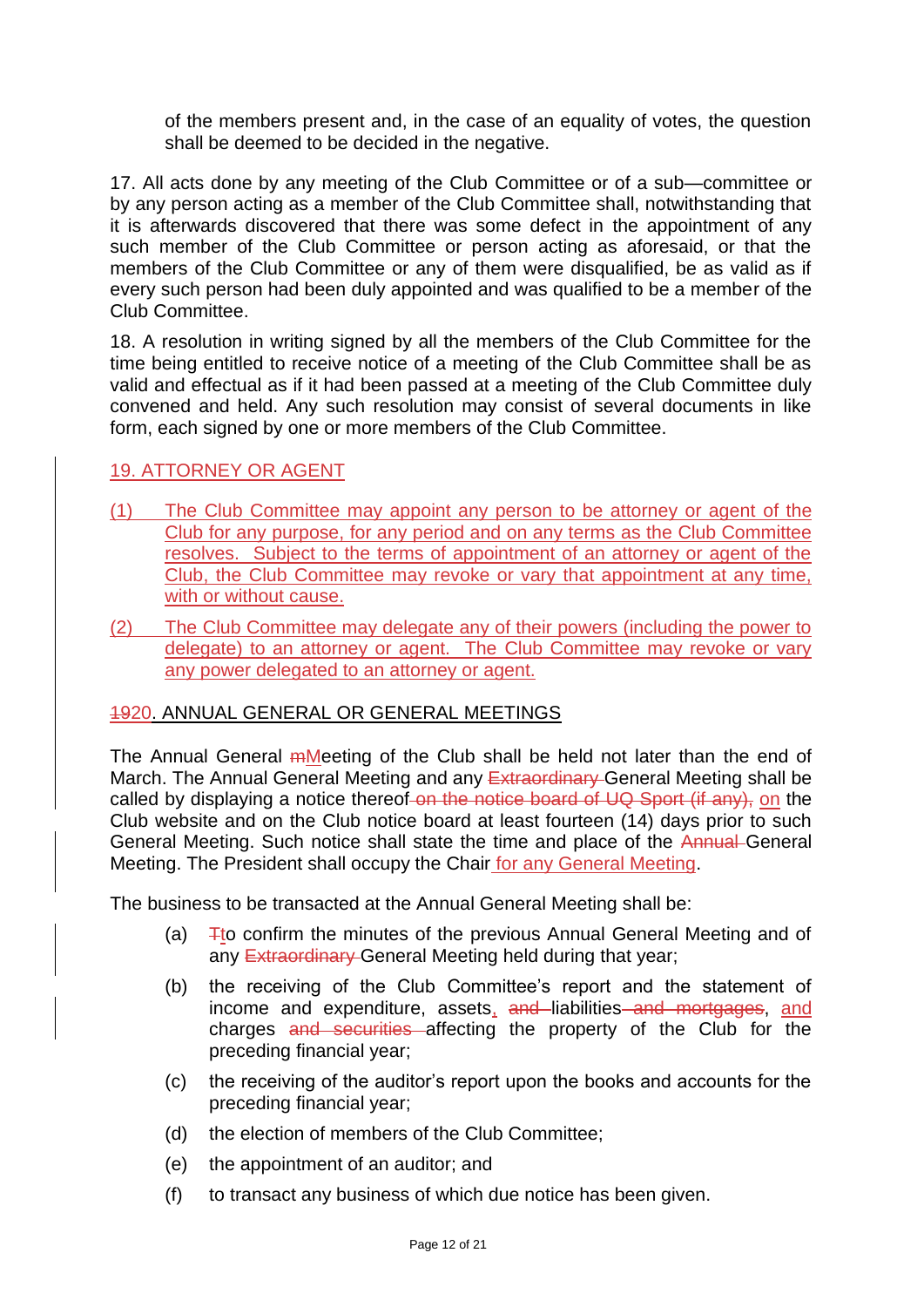210. The General ManagerChief Executive Officer shall convene an Extraordinary General Meeting by giving notice as aforesaid:—

- (a) when directed to do so by the Club Committee; or
- (b) on the requisition in writing signed by not less than one—third of the members presently on the Club Committee or not less than the number of ordinary mMembers of the Club which equals double the number of members presently on the Club Committee plus one. Such requisition shall clearly state the reasons why such Extraordinary General Meeting is being convened and the nature of the business to be transacted thereat; or
- (c) on being given a notice in writing of an intention to appeal against the decision of the Club Committee to reject an application for membership or to terminate the membership of any person.

### 221.

- (1) At any General Meeting the number of *Members required to constitute a* quorum shall be double the that number of mMembers elected or appointed to presently on the Club Committee plus one.
- (2) No business shall be transacted at any general meeting unless a quorum of mMembers is present at the time when the meeting proceeds to business. For the purposes of this  $rRule_1$  a "mMember is present" includes a person attending as a proxy or an attorney or as representing a corporation which is a mMember.
- (3) If within half an hour from the time appointed for the commencement of a general meeting a quorum is not present, the meeting, if convened upon the requisition of *mMembers of the Club Committee or of the Club*, shall lapse. In any other case it shall stand adjourned to the same day in the next week at the same time and place, or to such other day and at such other time and place as the Club Committee may determine, and if at the adjourned meeting a quorum is not present within half an hour from the time appointed for the meeting, the mMembers present shall be a quorum.
- (4) The Chairman may, with the consent of any meeting at which a quorum is present (and shall if so directed by the meeting) , adjourn the meeting from time to time and from place to place, but no business shall be transacted at any adjourned meeting other than the business left unfinished at the meeting from which the adjournment took place. When a meeting is adjourned for thirty days or more, notice of the adjourned meeting shall be given as in the case of an original meeting. Save as aforesaid it shall not be necessary to give any notice of an adjournment or of the business to be transacted at an adjourned meeting.

### 22.. Deleted

- 23. Unless otherwise provided by these Rules, at every General Meeting: —
- (1) the President shall preside as Chairman, or if there is no President, or if he is not present within fifteen twenty minutes after the time appointed for the holding of the meeting or is unwilling to act, the Deputy President shall be the Chairman or if the Deputy President is not present or is unwilling to act then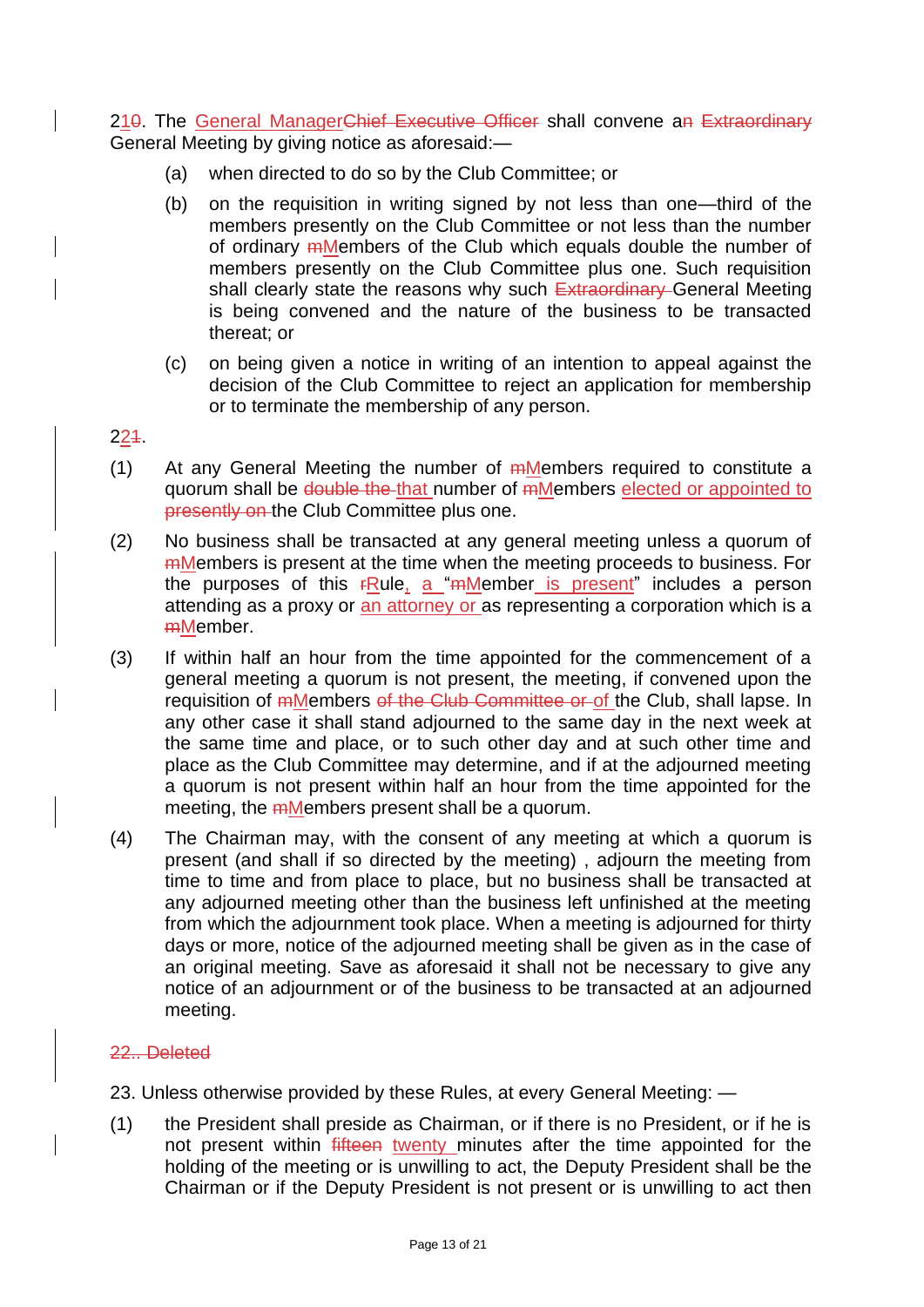the mMembers present shall elect one of their number to be Chairman of the meeting;

- (2) the Chairman shall maintain order and conduct the meeting in a proper and orderly manner;
- (3) every question, $\overline{z}$  matter or resolution shall be decided by a majority of votes of the mMembers present;
- $(4)$  every mMember present shall be entitled to one vote and in the case of an equality of votes the Chairman shall have a second or casting vote: Provided that no mMember shall be entitled to vote at any general meeting if his annual subscription or any other fees or levies payable areis more than one month in arrears at the date of the meeting;
- (5) voting shall be by show of hands-or a division of members, unless not less than one—fifth of the mMembers present or the Chairman demand a ballot, in which event there shall be a secret ballot. The Chairman shall appoint two mMembers to conduct the secret ballot in such manner as he shall determine and the result of the ballot as declared by the Chairman shall be deemed to be the resolution of the meeting at which the ballot was demanded;
- (6) a *ember may vote in person or by proxy or by attorney and on a show of* hands every person present who is a mMember or a representative of a mMember shall have one vote and in a secret ballot every mMember present in person or by proxy or by attorney or other duly authorised representative shall have one vote;
- (7) the instrument appointing a proxy shall be in writing, in the common or usual form under the hand of the appointer or of his attorney duly authorised in writing or, if the appointor is a corporation, either under seal or under the hand of an officer or attorney duly authorised. A proxy may but need not be a mMember of the Club. The instrument appointing a proxy shall be deemed to confer authority to demand or join in demanding a secret ballot;
- $(8)$  where it is desired to afford  $m$ Members an opportunity of voting for or against a resolution the instrument appointing a proxy shall be in the following form or a form as near thereto as circumstances permit:—

"University of Queensland Rugby Football Club Inc.

 $\mathsf{I}, \mathsf{I}$ 

being a <del>m</del>Member of the above named Club, hereby appoint

 $\circ$  of  $\circ$ 

or failing him/her, the Chairman

as my proxy to vote for me on my behalf at the next/every general meeting of the Club, and at any adjournment thereof.

\_\_\_\_\_\_\_\_\_\_\_\_\_\_\_\_\_\_\_\_\_\_\_\_\_ of \_\_\_\_\_\_\_\_\_\_\_\_\_\_\_\_\_\_\_\_\_\_\_\_\_\_\_\_\_\_\_\_\_\_\_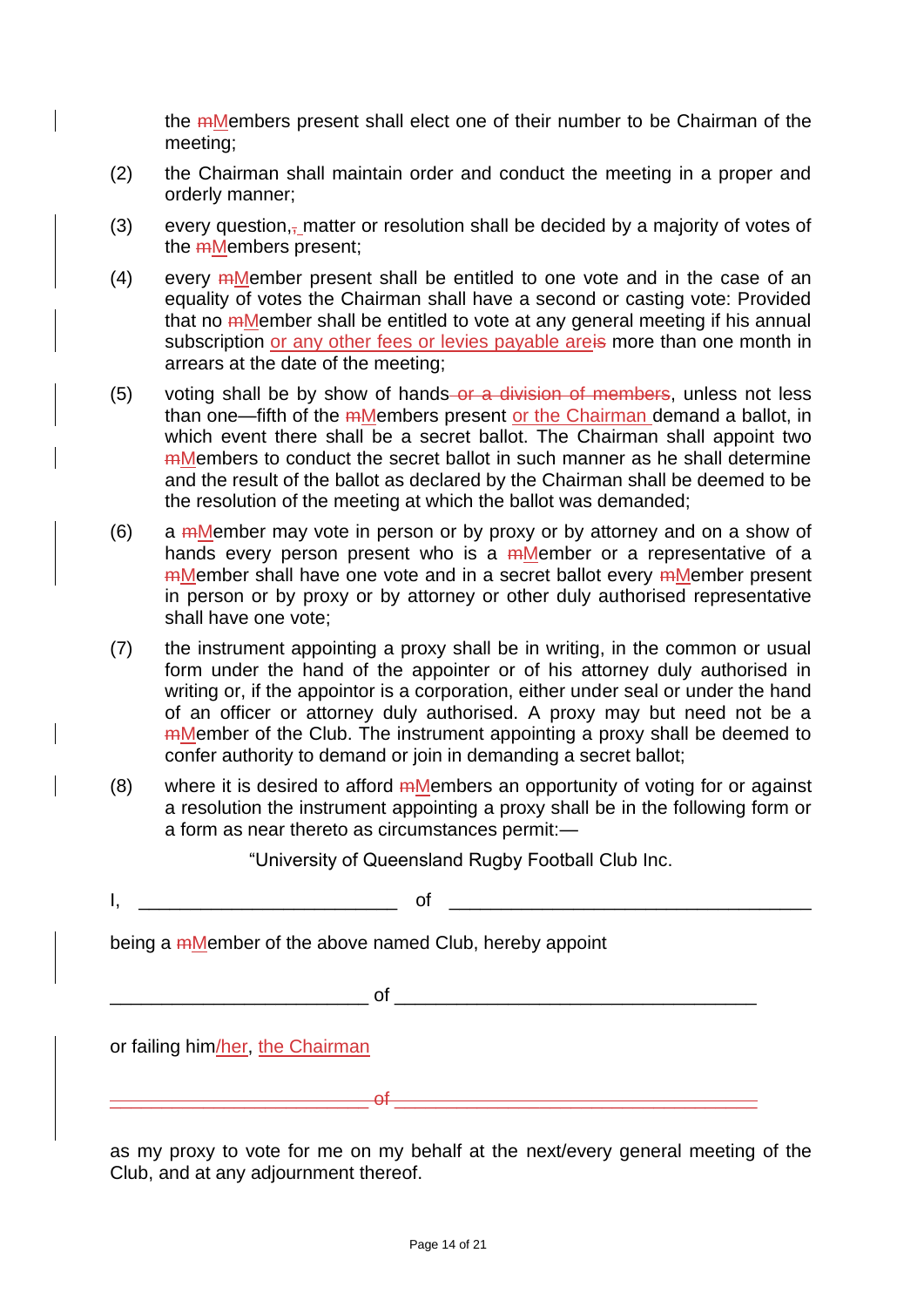Signed this  $day$  of  $[2xxx00-]$ 

Signature".

- (9) the instrument appointing a proxy shall be deposited with the General ManagerChief Executive Officer prior to the commencement of any meeting or adjourned meeting at which the person named in the instrument proposes to vote; and
- (10) the General ManagerChief Executive Officer shall cause full and accurate minutes of all questions, matters, resolutions and other proceedings of every Club Committee meeting and general meeting to be entered in a book to be open for inspection at all reasonable times by any financial mMember who previously applies to the General ManagerChief Executive Officer for that inspection. For the purposes of ensuring the accuracy of the recording of such minutes, the minutes of every Club Committee meeting shall be signed by the Chairman of that meeting or the Chairman of the next succeeding Club Committee meeting verifying their accuracy. Similarly, the minutes of every general meeting shall be signed by the Chairman of that meeting or the Chairman of the next succeeding general meeting: Provided that the minutes of any annual general meeting shall be signed by the Chairman of that meeting or the Chairman of the next succeeding general meeting or annual general meeting.

## 24. BY-LAWS

The Club Committee may from time to time make, amend or repeal by—laws, not inconsistent with these Rules, for the internal management of the Club and any by law may be set aside by a resolution passed at a meeting of its mMembers.

### 25. ALTERATION AND AMENDMENTS TO CONSTITUTION AND RULES

Subject to the provisions of the Club Incorporations Act 1981, these Rules may be amended, rescinded or added to from time to time by a special resolution carried out at any General Meeting of Club mMembers.

### 26. STANDING ORDERS

The following shall be the Standing Orders for meetings of the Club Committee

- (1) The Chairman shall preside at all meetings of the Club Committee. In the absence of the Chairman the meeting shall elect a Chairman.
- (2) In the event of a quorum not being present twenty minutes after the time appointed for any meeting, the meeting shall lapse.
- (3) It shall be the duty of the General ManagerChief Executive Officer to notify the members of the Club Committee of all meetings of the Club Committee.
- (4) The order of the business shall be as per the agenda or otherwise as decided by the Chairman.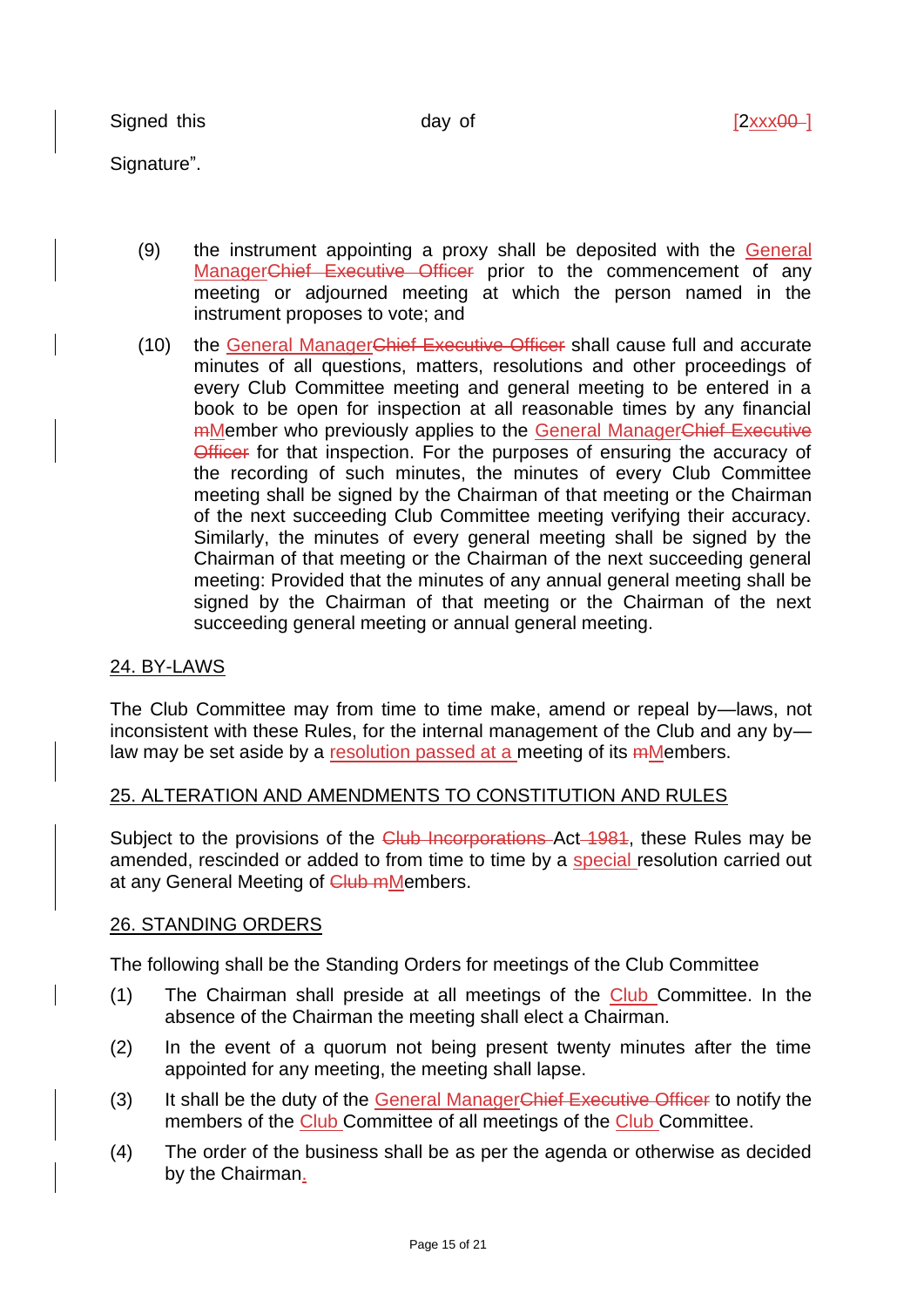- (5) Members of the Club Committee will be allowed to speak only one to a motion, but may "rise to point of order" or to correct a mis-statement, but no second speech shall be allowed except when speaking to an amendment. The proposer of the motion shall be allowed five minutes in opening; all other speakers, three minutes; the proposer of a motion shall be allowed an extra three minutes in reply. At any stage of the discussion of any subject, any member of the Club Committee may move "that the question be put without further discussion", and on being seconded and carried, the Chairman shall immediately put the motion. An extension of time may be granted to any speaker by a majority of the members present.
- (6) Any decision or ruling of the Chairman may be dissented from and over ruled by a simple majority vote of the members of the Club Committee present; but a motion to dissent from the Chairman's ruling shall be put without discussion.
- (7) Voting at all meetings shall be by show of hands, which shall be conclusive on the declaration of the result by the Chairman.
- (8) The Chairman of the meeting shall have a primary and casting vote;
- (9) In the event of there being an equality of votes for and against any motion, such motion shall be deemed to be defeated.
- (10) Should members of any the Club Committee fail to exercise his or her vote on the call of the Chairman of the meeting, such omission shall be counted in the declaration of the result by the Chairman as a negative vote.
- $(11)$  Any meeting may be adjourned to such time as a majority of voters members of the Club Committee may determine.
- (12) No motion to amend, repeal or add to a Standing Order shall be considered unless seven days' notice shall be given in writing, giving the name of the mover and seconder, and no such motion shall be declared, or carried unless three—quarters of the Club Committee members vote in favour thereof.
- (13) The President or General ManagerChief Executive Officer may at any time call a General Mmeeting of the Club Committee by giving seven days' notice to the members of the Club Committee.
- (14) These Standing Orders shall, subject to these rules, and so far as practicable, be adopted in conduct of all meetings of the Club Committee.
- (15) The proceedings of any Sub—Committee appointed by the Club Committee shall be guided by these Standing Orders as far as they are applicable.

## 27. COACHES

Unless delegated to the General ManagerChief Executive Officer or the Director of Rugby, the Club Committee shall appoint all coaches of Club teams.

### 28. CAPTAINS AND VICE CAPTAINS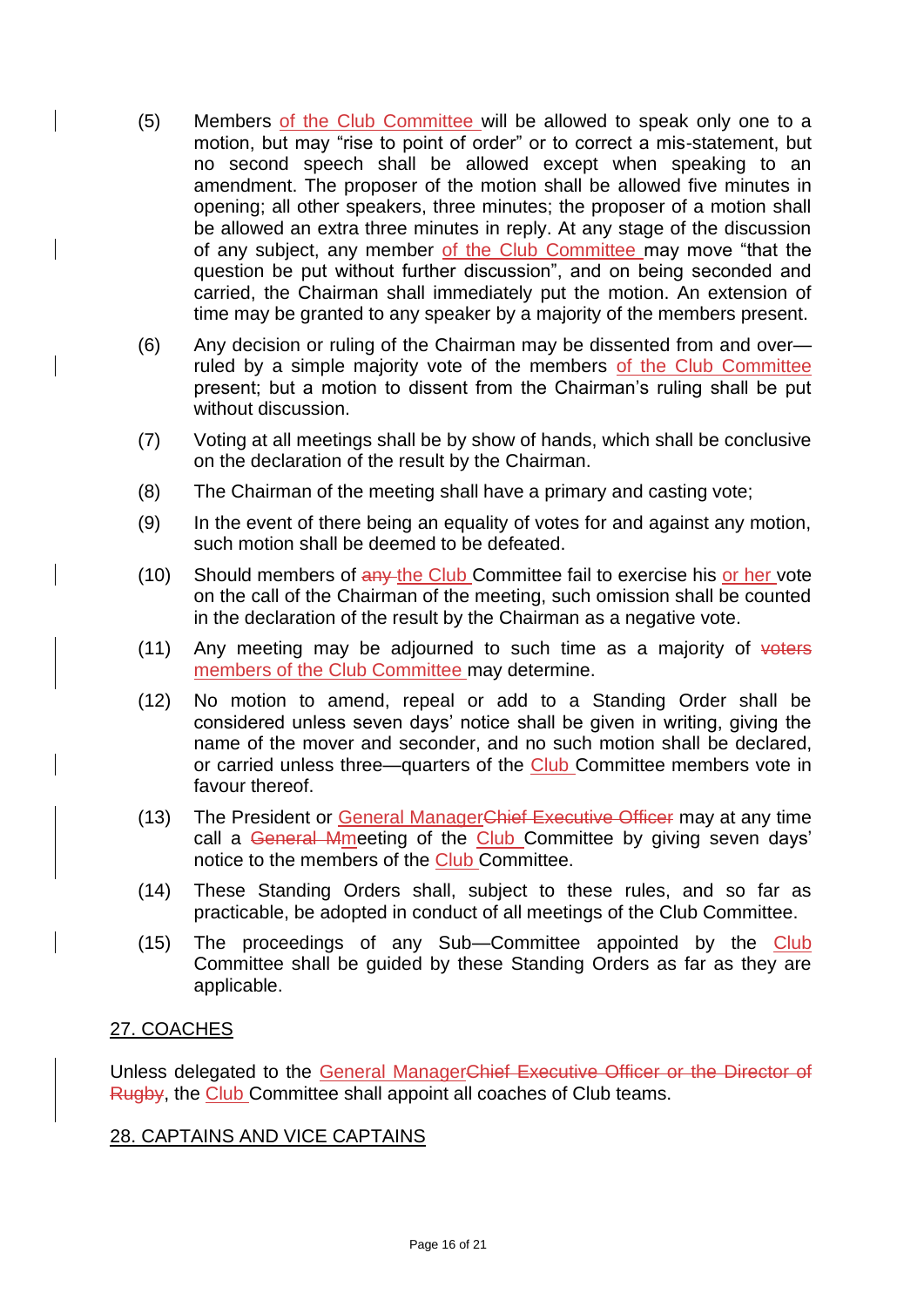The Captain and Vice—Captain of each Club team shall be appointed by the respective coach. A coach may delay his recommendation for a reasonable period if, in his opinion, such a delay is warranted.

### 29. SELECTIONS

Unless delegated to the General ManagerChief Executive Officer or Director of Rugby, the Club selection policy and any other policy will be formulated by the Club Committee at the start of each season.

#### 30. TRAINING

Unless otherwise decided by the Club eCommittee, training will take place when and where the coaches decide.

#### 31. APPAREL

It shall be the responsibility of each playing mMember of the Club to be correctly attired for all fixture matches. Should any fine be incurred by the Club for incorrect attire of any individual he or she shall be required to reimburse the Club for the amount of the fine within 30 days of notification from the General ManagerHonorary Treasurer. .

#### 32. COMMON SEAL

The Club Committee shall provide for a Common Seal and for its safe custody. The Common Seal shall only be used by the authority of the Club Committee and every instrument to which the seal is affixed shall be signed by a member of the Club Committee and shall be countersigned by the General ManagerChief Executive Officer or by a second member of the Club Committee or by some other person appointed by the Club Committee for the purpose.

#### 33. FUNDS AND ACCOUNTS

#### 34. Deleted

35. The Club Committee shall have the power to control the finances of the Club and to collect any fees and levies (as determined by the Club Committeepassed by members in General Meeting) which may be necessary to facilitate the operation of the Club.

- (1) The funds of the Club shall be banked in the name of the Club in such bank as the Club Committee may from time to time direct.
- (2) Proper books and accounts shall be kept and maintained either in written or printed form in the English language showing correctly the financial affairs of the Club and the particulars usually shown in books of a like nature.
- (3) All moneys shall be banked as soon as practicable after receipt thereof.
- (4) All cheques shall be signed by  $\frac{1}{2}$  such person or persons as from time to time specified by the Club Committee.
- (5) Cheques shall be crossed "not negotiable" except those in payment of petty cash recoupments which may be open.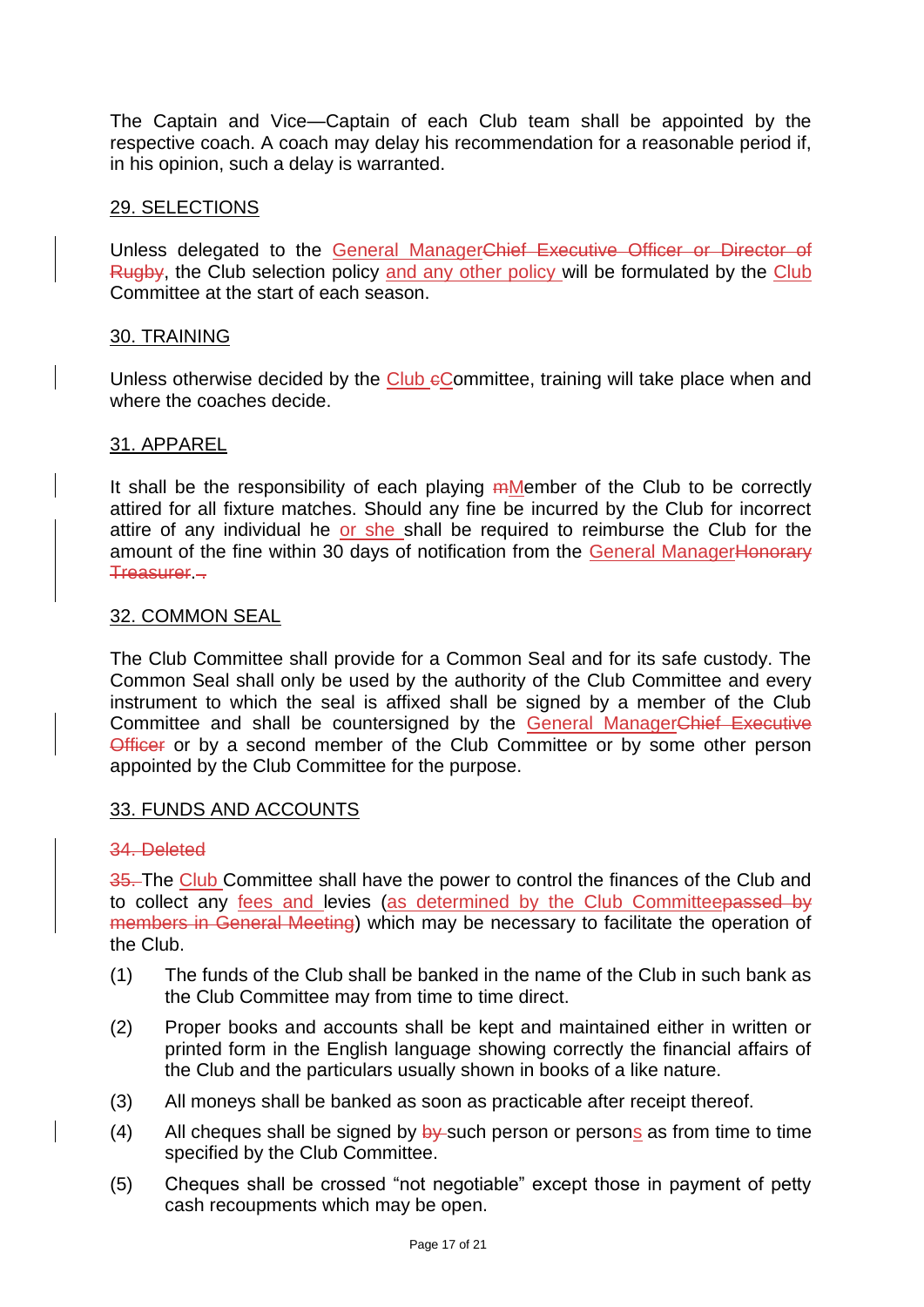- (6) The Club Committee shall determine the amount of petty cash which shall be kept on the impress system.
- (7) All expenditure shall be approved or ratified at a Club Committee meeting.
- (8) As soon as practicable after the end of each financial year the treasurer shall cause to be prepared a statement containing particulars of:
	- i. the income and expenditure for the financial year just ended; and
	- ii. the assets and liabilities and of all mortgages, charges and securities affecting the property of the Club at the close of that year.
- (9) All such statements shall be examined by the auditor who shall present his report upon such audit to the General ManagerChief Executive Officer prior to the holding of the annual general meeting next following the financial year in respect of which such audit was made.
- (10) The income and property of the Club whencesoever derived shall be used and applied solely in promotion of its objects and in the exercise of its powers as set out herein and no portion thereof shall be distributed, paid or transferred directly or indirectly by way of dividend, bonus or otherwise by way of profit to or amongst the mMembers of the Club provided that nothing herein contained shall prevent the payment in good faith of interest to any such mMember in respect of moneys advanced by him to the Club or otherwise owing by the Club to him or of remuneration to any officers or servants of the Club or to any **mMember** of the Club or other person in return for any services actually rendered to the Club provided further that nothing herein contained shall be construed so as to prevent the payment or repayment to any mMember of out of pocket expenses, money lent, reasonable and proper charges for goods hired by the Club or reasonable and proper rent for premises demised or let to the Club.

### 346. DOCUMENTS

The Club Committee shall provide for the safe custody of books, documents, instruments of title and securities of the Club.

### 357. FINANCIAL YEAR

The financial year of the Club shall close on 30th September in each year.

### 368. DISTRIBUTION OF SURPLUS ASSETS

If the Club shall be wound up in accordance with the provisions of the Clubs Incorporation Act 1981, and there remains, after satisfaction of all its debts and liabilities, any property whatsoever, the same shall not be paid to or distributed among the mMembers of the Club, but shall be given or transferred to some other institution or institutions having objects similar to the objects of the Club and that had been approved by the Commissioner of Taxation for the purpose of any of the sub paragraphs of Section 78(1) (a) of the Income Tax Assessment Act and which shall prohibit the distribution of its or their income and property among its or their members to an extent at least as great as is imposed on the Club under or by virtue of Rule 28-33(10), such institution or institutions to be determined by the mMembers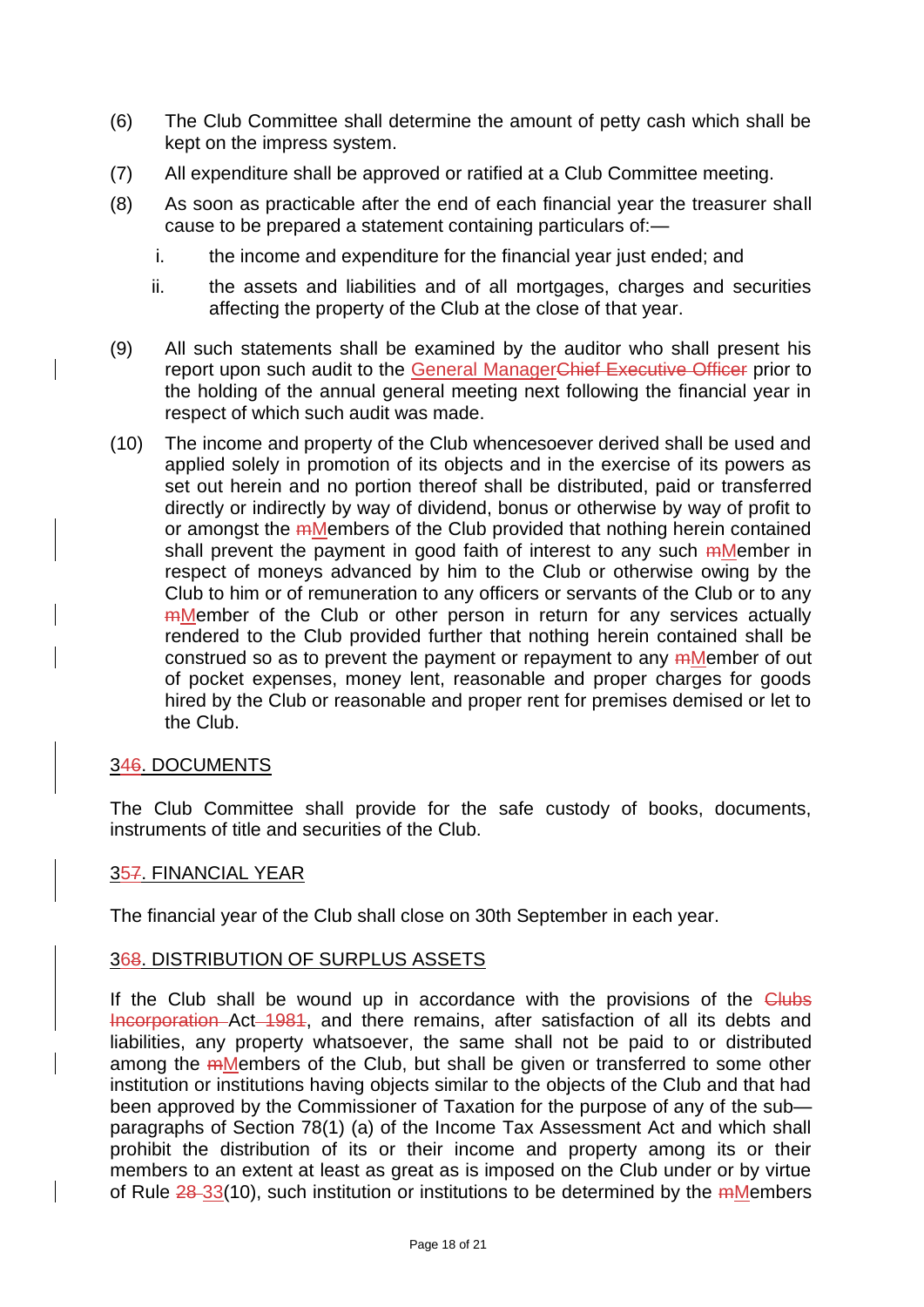of the Club PROVIDED THAT where any such assets have been funded by UQ SPORT ownership of such assets falls upon UQ SPORT.

### 37. ENFORCEMENT

- (1) Each Member, each member of the Club Committee and the Secretary submits to the non-exclusive jurisdiction of the courts of Queensland, the Federal Court of Australia and the courts competent to determine appeals from those courts with respect to any proceedings that may be brought at any time relating to these Rules.
- (2) If at any time any provision of these Rules is or becomes illegal, invalid or unenforceable in any respect pursuant to the law of any jurisdiction, then that does not affect or impair:
	- (i) the legality, validity or enforceability in that jurisdiction of any other provision of these Rules; or
	- (ii) the legality, validity or enforceability pursuant to the law of any other jurisdiction of that or any other provision of these Rules.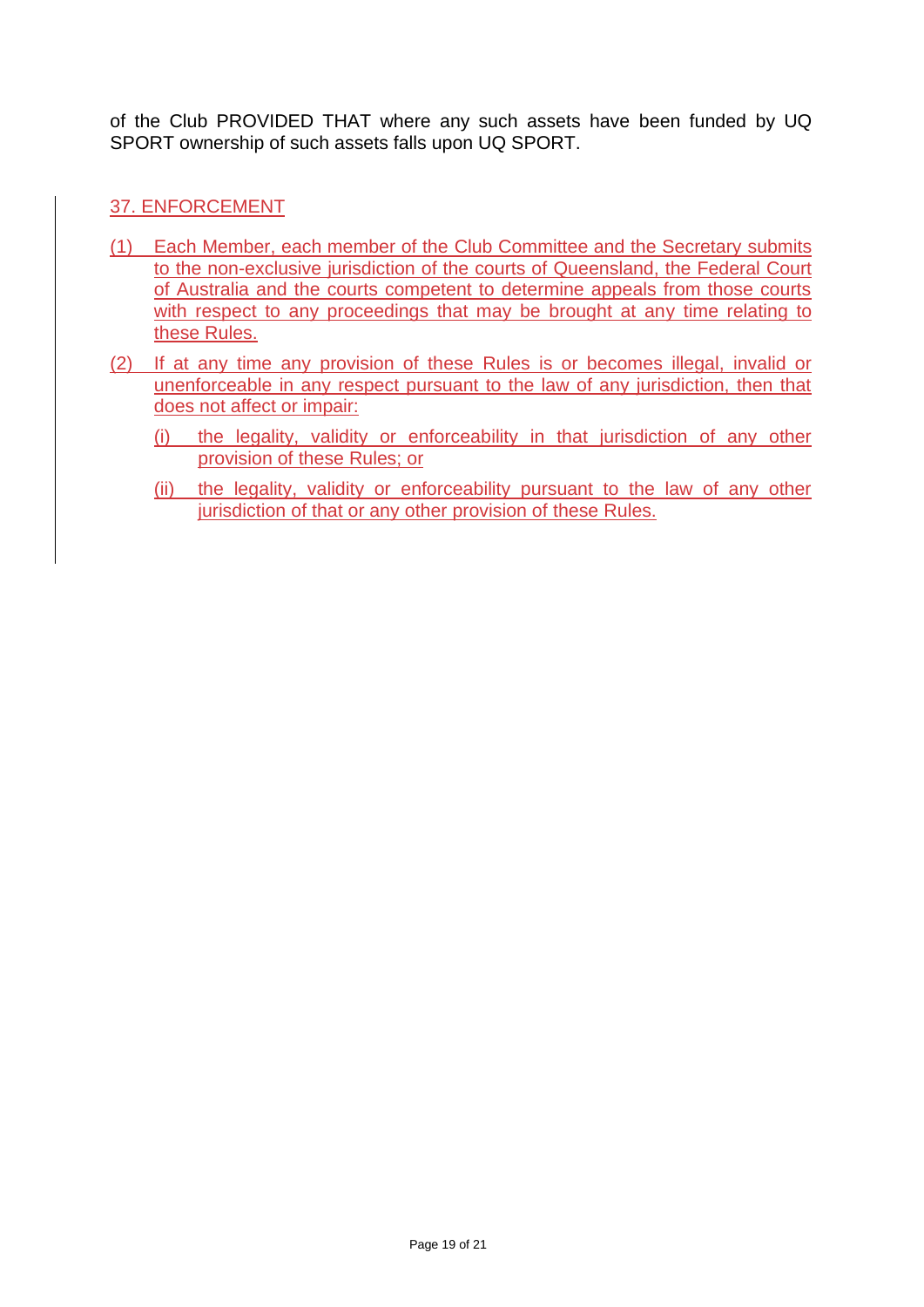# **SCHEDULE**

### **DEFINITIONS**

In these Rules:

**Act** means Associations Incorporation Act 1981 (Qld) and its regulations.

**Attending Member** means, in relation to a general meeting of Members, the Member present at the place of the meeting, in person or by proxy, by attorney or, where the Member is a body corporate, by Corporate Representative.

**Business Day** means a day except a Saturday, Sunday or public holiday in the State of Queensland.

**Club** has the meaning given in Rule 1.

**Club Committee** means the members of the management committee of the Club elected by members of the Club pursuant to Rules 11 and 12 from time to time.

**Corporations Act** means the Corporations Act 2001 (Commonwealth) and its regulations.

**Fee** means a fee or levy referred to in Rule 6(1).

**General Manager** means an individual appointed by the Club Committee from time to time as the general manager of the Club (or such similar designated position within the Club).

**Member** means a person whose name is entered in the Register of Members as a Member of the Club.

**Notice** means a notice given pursuant to, or for the purposes of, these Rules or the Act.

**Personal Representative** means the legal personal representative, executor or administrator of the estate of a deceased person.

**Register of Members** means the register of Members described in Rule 10.

**Regulatory Authority** means any government, quasi-government or local authority and any department, minister or agency of any government; and any other authority, agency, commission or similar entity having powers or jurisdiction under any law or regulation.

**Secretary** means a person appointed as, or to perform the duties of, secretary of the Club for the time being.